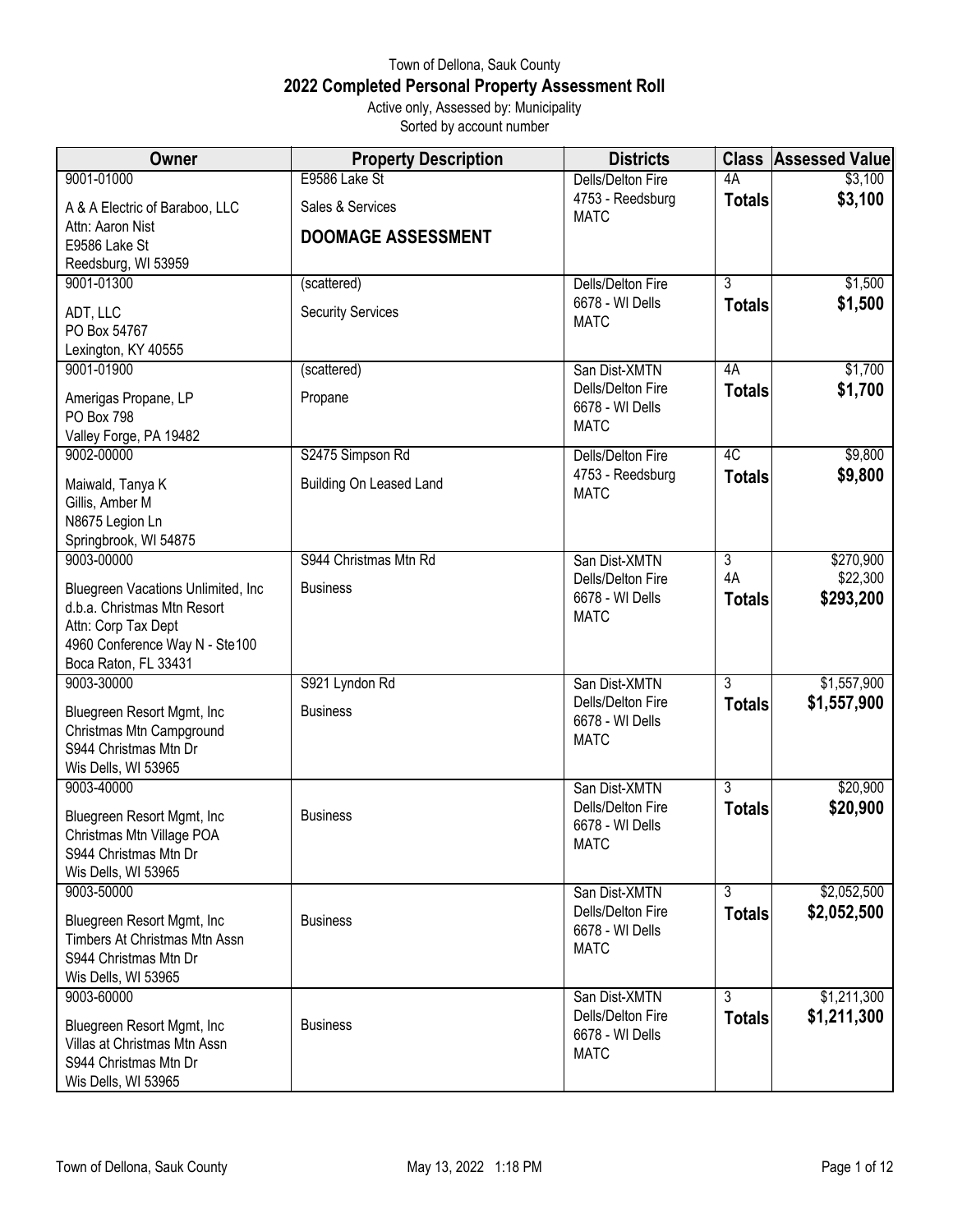| 9003-62000<br>San Dist-XMTN<br>\$73,900<br>Dells/Delton Fire<br><b>Totals</b><br>Canon Financial Services, Inc<br>Leasing<br>6678 - WI Dells<br>158 Gaither Dr Ste 200<br><b>MATC</b><br>PO Box 5008<br>Mount Laurel, NJ 08054<br>9003-64000<br>E9382 Innisbrook Ln<br>$\overline{3}$<br>\$800<br>San Dist-XMTN<br>4A<br>\$100<br>Dells/Delton Fire<br><b>Property Management</b><br>Comes A Time, Inc<br>6678 - WI Dells<br>\$900<br><b>Totals</b><br>d.b.a. Lake Pointe Management<br><b>MATC</b><br>PO Box 624<br>Lake Delton, WI 53940-0624<br>\$5,500<br>9003-75000<br>4A<br>(scattered)<br>Dells/Delton Fire<br>4753 - Reedsburg<br>\$5,500<br><b>Totals</b><br>Satellite TV<br><b>DISH Network, LLC</b><br><b>MATC</b><br>PO Box 6623<br>Englewood, CO 80155<br>$\overline{3}$<br>9004-70000<br>\$1,000<br>(scattered)<br>San Dist-XMTN<br>\$1,000<br>Dells/Delton Fire<br><b>Totals</b><br><b>GreatAmerica Financial Services Corp</b><br>Leasing<br>6678 - WI Dells<br>625 First St SE<br><b>MATC</b><br>Cedar Rapids, IA 52401<br>E8343 County Rd H<br>$\overline{3}$<br>\$3,900<br>9006-00000<br><b>Reedsburg Fire</b><br>\$3,900<br>4753 - Reedsburg<br><b>Totals</b><br>Heska Corp<br>Leasing<br><b>MATC</b><br>3760 Rocky Mountain Ave<br>Loveland, CO 80538<br>S1203 Town Hall Rd<br>$\overline{3}$<br>\$200<br>9008-02000<br><b>Reedsburg Fire</b><br>4A<br>\$200<br>4753 - Reedsburg<br>Landscape/Snow Removal<br>Jerry D's, LLC<br><b>MATC</b><br>\$400<br><b>Totals</b><br>Attn: Gerald Dallman<br><b>DOOMAGE ASSESSMENT</b><br>S1203 Town Hall Rd<br>Lyndon Station, WI 53944<br>$\overline{4A}$<br>9008-06000<br>\$900<br>(scattered)<br>Dells/Delton Fire<br>6678 - WI Dells<br>\$900<br><b>Totals</b><br>Lamar Advertising of Janesville, Inc<br><b>Outdoor Advertising</b><br><b>MATC</b><br>PO Box 66338<br>Baton Rouge, LA 70896<br>S1758 Town Hall Rd<br>\$100<br>9008-07000<br>Reedsburg Fire<br>4A<br>\$100<br>4753 - Reedsburg<br><b>Totals</b><br>Heating/AC<br>Lenny's Heating & A/C, Inc<br><b>MATC</b><br>Attn: Leonard Mayer<br>S1758 Town Hall Rd<br>Reedsburg, WI 53959<br><b>Town Hall Rd</b><br>4B<br>\$29,200<br>9008-10000<br>Reedsburg Fire<br>4753 - Reedsburg<br>\$29,200<br><b>Totals</b><br>Building On Leased Land<br>William D. Meylor<br><b>MATC</b><br>6832 N Bird St<br>Sun Prairie, WI 53590<br>S2263 State Highway 23<br>$\overline{3}$<br>\$3,300<br>9014-00000<br>Dells/Delton Fire<br>4A<br>\$300<br>4753 - Reedsburg<br>Herbie's Legacy<br>Bar<br>\$3,600<br><b>MATC</b><br><b>Totals</b><br>S2263 State Hwy 23<br>Reedsburg, WI 53959<br>$\overline{AB}$<br>\$31,200<br>9017-00000<br>State Highway 11<br>Reedsburg Fire<br>4753 - Reedsburg<br>\$31,200<br><b>Totals</b><br>Building On Leased Land<br>Michaelis, Robert & Bonnie<br><b>MATC</b><br>617 East St<br>Baraboo, WI 53913 | Owner | <b>Property Description</b> | <b>Districts</b> | <b>Class Assessed Value</b> |
|-------------------------------------------------------------------------------------------------------------------------------------------------------------------------------------------------------------------------------------------------------------------------------------------------------------------------------------------------------------------------------------------------------------------------------------------------------------------------------------------------------------------------------------------------------------------------------------------------------------------------------------------------------------------------------------------------------------------------------------------------------------------------------------------------------------------------------------------------------------------------------------------------------------------------------------------------------------------------------------------------------------------------------------------------------------------------------------------------------------------------------------------------------------------------------------------------------------------------------------------------------------------------------------------------------------------------------------------------------------------------------------------------------------------------------------------------------------------------------------------------------------------------------------------------------------------------------------------------------------------------------------------------------------------------------------------------------------------------------------------------------------------------------------------------------------------------------------------------------------------------------------------------------------------------------------------------------------------------------------------------------------------------------------------------------------------------------------------------------------------------------------------------------------------------------------------------------------------------------------------------------------------------------------------------------------------------------------------------------------------------------------------------------------------------------------------------------------------------------------------------------------------------------------------------------------------------------------------------------------------------------------------------------------------------------------------------------------------------------------------------------------------------------------------------------------------------------------------------|-------|-----------------------------|------------------|-----------------------------|
|                                                                                                                                                                                                                                                                                                                                                                                                                                                                                                                                                                                                                                                                                                                                                                                                                                                                                                                                                                                                                                                                                                                                                                                                                                                                                                                                                                                                                                                                                                                                                                                                                                                                                                                                                                                                                                                                                                                                                                                                                                                                                                                                                                                                                                                                                                                                                                                                                                                                                                                                                                                                                                                                                                                                                                                                                                                 |       | S947 Christmas Mtn Rd       |                  | \$73,900                    |
|                                                                                                                                                                                                                                                                                                                                                                                                                                                                                                                                                                                                                                                                                                                                                                                                                                                                                                                                                                                                                                                                                                                                                                                                                                                                                                                                                                                                                                                                                                                                                                                                                                                                                                                                                                                                                                                                                                                                                                                                                                                                                                                                                                                                                                                                                                                                                                                                                                                                                                                                                                                                                                                                                                                                                                                                                                                 |       |                             |                  |                             |
|                                                                                                                                                                                                                                                                                                                                                                                                                                                                                                                                                                                                                                                                                                                                                                                                                                                                                                                                                                                                                                                                                                                                                                                                                                                                                                                                                                                                                                                                                                                                                                                                                                                                                                                                                                                                                                                                                                                                                                                                                                                                                                                                                                                                                                                                                                                                                                                                                                                                                                                                                                                                                                                                                                                                                                                                                                                 |       |                             |                  |                             |
|                                                                                                                                                                                                                                                                                                                                                                                                                                                                                                                                                                                                                                                                                                                                                                                                                                                                                                                                                                                                                                                                                                                                                                                                                                                                                                                                                                                                                                                                                                                                                                                                                                                                                                                                                                                                                                                                                                                                                                                                                                                                                                                                                                                                                                                                                                                                                                                                                                                                                                                                                                                                                                                                                                                                                                                                                                                 |       |                             |                  |                             |
|                                                                                                                                                                                                                                                                                                                                                                                                                                                                                                                                                                                                                                                                                                                                                                                                                                                                                                                                                                                                                                                                                                                                                                                                                                                                                                                                                                                                                                                                                                                                                                                                                                                                                                                                                                                                                                                                                                                                                                                                                                                                                                                                                                                                                                                                                                                                                                                                                                                                                                                                                                                                                                                                                                                                                                                                                                                 |       |                             |                  |                             |
|                                                                                                                                                                                                                                                                                                                                                                                                                                                                                                                                                                                                                                                                                                                                                                                                                                                                                                                                                                                                                                                                                                                                                                                                                                                                                                                                                                                                                                                                                                                                                                                                                                                                                                                                                                                                                                                                                                                                                                                                                                                                                                                                                                                                                                                                                                                                                                                                                                                                                                                                                                                                                                                                                                                                                                                                                                                 |       |                             |                  |                             |
|                                                                                                                                                                                                                                                                                                                                                                                                                                                                                                                                                                                                                                                                                                                                                                                                                                                                                                                                                                                                                                                                                                                                                                                                                                                                                                                                                                                                                                                                                                                                                                                                                                                                                                                                                                                                                                                                                                                                                                                                                                                                                                                                                                                                                                                                                                                                                                                                                                                                                                                                                                                                                                                                                                                                                                                                                                                 |       |                             |                  |                             |
|                                                                                                                                                                                                                                                                                                                                                                                                                                                                                                                                                                                                                                                                                                                                                                                                                                                                                                                                                                                                                                                                                                                                                                                                                                                                                                                                                                                                                                                                                                                                                                                                                                                                                                                                                                                                                                                                                                                                                                                                                                                                                                                                                                                                                                                                                                                                                                                                                                                                                                                                                                                                                                                                                                                                                                                                                                                 |       |                             |                  |                             |
|                                                                                                                                                                                                                                                                                                                                                                                                                                                                                                                                                                                                                                                                                                                                                                                                                                                                                                                                                                                                                                                                                                                                                                                                                                                                                                                                                                                                                                                                                                                                                                                                                                                                                                                                                                                                                                                                                                                                                                                                                                                                                                                                                                                                                                                                                                                                                                                                                                                                                                                                                                                                                                                                                                                                                                                                                                                 |       |                             |                  |                             |
|                                                                                                                                                                                                                                                                                                                                                                                                                                                                                                                                                                                                                                                                                                                                                                                                                                                                                                                                                                                                                                                                                                                                                                                                                                                                                                                                                                                                                                                                                                                                                                                                                                                                                                                                                                                                                                                                                                                                                                                                                                                                                                                                                                                                                                                                                                                                                                                                                                                                                                                                                                                                                                                                                                                                                                                                                                                 |       |                             |                  |                             |
|                                                                                                                                                                                                                                                                                                                                                                                                                                                                                                                                                                                                                                                                                                                                                                                                                                                                                                                                                                                                                                                                                                                                                                                                                                                                                                                                                                                                                                                                                                                                                                                                                                                                                                                                                                                                                                                                                                                                                                                                                                                                                                                                                                                                                                                                                                                                                                                                                                                                                                                                                                                                                                                                                                                                                                                                                                                 |       |                             |                  |                             |
|                                                                                                                                                                                                                                                                                                                                                                                                                                                                                                                                                                                                                                                                                                                                                                                                                                                                                                                                                                                                                                                                                                                                                                                                                                                                                                                                                                                                                                                                                                                                                                                                                                                                                                                                                                                                                                                                                                                                                                                                                                                                                                                                                                                                                                                                                                                                                                                                                                                                                                                                                                                                                                                                                                                                                                                                                                                 |       |                             |                  |                             |
|                                                                                                                                                                                                                                                                                                                                                                                                                                                                                                                                                                                                                                                                                                                                                                                                                                                                                                                                                                                                                                                                                                                                                                                                                                                                                                                                                                                                                                                                                                                                                                                                                                                                                                                                                                                                                                                                                                                                                                                                                                                                                                                                                                                                                                                                                                                                                                                                                                                                                                                                                                                                                                                                                                                                                                                                                                                 |       |                             |                  |                             |
|                                                                                                                                                                                                                                                                                                                                                                                                                                                                                                                                                                                                                                                                                                                                                                                                                                                                                                                                                                                                                                                                                                                                                                                                                                                                                                                                                                                                                                                                                                                                                                                                                                                                                                                                                                                                                                                                                                                                                                                                                                                                                                                                                                                                                                                                                                                                                                                                                                                                                                                                                                                                                                                                                                                                                                                                                                                 |       |                             |                  |                             |
|                                                                                                                                                                                                                                                                                                                                                                                                                                                                                                                                                                                                                                                                                                                                                                                                                                                                                                                                                                                                                                                                                                                                                                                                                                                                                                                                                                                                                                                                                                                                                                                                                                                                                                                                                                                                                                                                                                                                                                                                                                                                                                                                                                                                                                                                                                                                                                                                                                                                                                                                                                                                                                                                                                                                                                                                                                                 |       |                             |                  |                             |
|                                                                                                                                                                                                                                                                                                                                                                                                                                                                                                                                                                                                                                                                                                                                                                                                                                                                                                                                                                                                                                                                                                                                                                                                                                                                                                                                                                                                                                                                                                                                                                                                                                                                                                                                                                                                                                                                                                                                                                                                                                                                                                                                                                                                                                                                                                                                                                                                                                                                                                                                                                                                                                                                                                                                                                                                                                                 |       |                             |                  |                             |
|                                                                                                                                                                                                                                                                                                                                                                                                                                                                                                                                                                                                                                                                                                                                                                                                                                                                                                                                                                                                                                                                                                                                                                                                                                                                                                                                                                                                                                                                                                                                                                                                                                                                                                                                                                                                                                                                                                                                                                                                                                                                                                                                                                                                                                                                                                                                                                                                                                                                                                                                                                                                                                                                                                                                                                                                                                                 |       |                             |                  |                             |
|                                                                                                                                                                                                                                                                                                                                                                                                                                                                                                                                                                                                                                                                                                                                                                                                                                                                                                                                                                                                                                                                                                                                                                                                                                                                                                                                                                                                                                                                                                                                                                                                                                                                                                                                                                                                                                                                                                                                                                                                                                                                                                                                                                                                                                                                                                                                                                                                                                                                                                                                                                                                                                                                                                                                                                                                                                                 |       |                             |                  |                             |
|                                                                                                                                                                                                                                                                                                                                                                                                                                                                                                                                                                                                                                                                                                                                                                                                                                                                                                                                                                                                                                                                                                                                                                                                                                                                                                                                                                                                                                                                                                                                                                                                                                                                                                                                                                                                                                                                                                                                                                                                                                                                                                                                                                                                                                                                                                                                                                                                                                                                                                                                                                                                                                                                                                                                                                                                                                                 |       |                             |                  |                             |
|                                                                                                                                                                                                                                                                                                                                                                                                                                                                                                                                                                                                                                                                                                                                                                                                                                                                                                                                                                                                                                                                                                                                                                                                                                                                                                                                                                                                                                                                                                                                                                                                                                                                                                                                                                                                                                                                                                                                                                                                                                                                                                                                                                                                                                                                                                                                                                                                                                                                                                                                                                                                                                                                                                                                                                                                                                                 |       |                             |                  |                             |
|                                                                                                                                                                                                                                                                                                                                                                                                                                                                                                                                                                                                                                                                                                                                                                                                                                                                                                                                                                                                                                                                                                                                                                                                                                                                                                                                                                                                                                                                                                                                                                                                                                                                                                                                                                                                                                                                                                                                                                                                                                                                                                                                                                                                                                                                                                                                                                                                                                                                                                                                                                                                                                                                                                                                                                                                                                                 |       |                             |                  |                             |
|                                                                                                                                                                                                                                                                                                                                                                                                                                                                                                                                                                                                                                                                                                                                                                                                                                                                                                                                                                                                                                                                                                                                                                                                                                                                                                                                                                                                                                                                                                                                                                                                                                                                                                                                                                                                                                                                                                                                                                                                                                                                                                                                                                                                                                                                                                                                                                                                                                                                                                                                                                                                                                                                                                                                                                                                                                                 |       |                             |                  |                             |
|                                                                                                                                                                                                                                                                                                                                                                                                                                                                                                                                                                                                                                                                                                                                                                                                                                                                                                                                                                                                                                                                                                                                                                                                                                                                                                                                                                                                                                                                                                                                                                                                                                                                                                                                                                                                                                                                                                                                                                                                                                                                                                                                                                                                                                                                                                                                                                                                                                                                                                                                                                                                                                                                                                                                                                                                                                                 |       |                             |                  |                             |
|                                                                                                                                                                                                                                                                                                                                                                                                                                                                                                                                                                                                                                                                                                                                                                                                                                                                                                                                                                                                                                                                                                                                                                                                                                                                                                                                                                                                                                                                                                                                                                                                                                                                                                                                                                                                                                                                                                                                                                                                                                                                                                                                                                                                                                                                                                                                                                                                                                                                                                                                                                                                                                                                                                                                                                                                                                                 |       |                             |                  |                             |
|                                                                                                                                                                                                                                                                                                                                                                                                                                                                                                                                                                                                                                                                                                                                                                                                                                                                                                                                                                                                                                                                                                                                                                                                                                                                                                                                                                                                                                                                                                                                                                                                                                                                                                                                                                                                                                                                                                                                                                                                                                                                                                                                                                                                                                                                                                                                                                                                                                                                                                                                                                                                                                                                                                                                                                                                                                                 |       |                             |                  |                             |
|                                                                                                                                                                                                                                                                                                                                                                                                                                                                                                                                                                                                                                                                                                                                                                                                                                                                                                                                                                                                                                                                                                                                                                                                                                                                                                                                                                                                                                                                                                                                                                                                                                                                                                                                                                                                                                                                                                                                                                                                                                                                                                                                                                                                                                                                                                                                                                                                                                                                                                                                                                                                                                                                                                                                                                                                                                                 |       |                             |                  |                             |
|                                                                                                                                                                                                                                                                                                                                                                                                                                                                                                                                                                                                                                                                                                                                                                                                                                                                                                                                                                                                                                                                                                                                                                                                                                                                                                                                                                                                                                                                                                                                                                                                                                                                                                                                                                                                                                                                                                                                                                                                                                                                                                                                                                                                                                                                                                                                                                                                                                                                                                                                                                                                                                                                                                                                                                                                                                                 |       |                             |                  |                             |
|                                                                                                                                                                                                                                                                                                                                                                                                                                                                                                                                                                                                                                                                                                                                                                                                                                                                                                                                                                                                                                                                                                                                                                                                                                                                                                                                                                                                                                                                                                                                                                                                                                                                                                                                                                                                                                                                                                                                                                                                                                                                                                                                                                                                                                                                                                                                                                                                                                                                                                                                                                                                                                                                                                                                                                                                                                                 |       |                             |                  |                             |
|                                                                                                                                                                                                                                                                                                                                                                                                                                                                                                                                                                                                                                                                                                                                                                                                                                                                                                                                                                                                                                                                                                                                                                                                                                                                                                                                                                                                                                                                                                                                                                                                                                                                                                                                                                                                                                                                                                                                                                                                                                                                                                                                                                                                                                                                                                                                                                                                                                                                                                                                                                                                                                                                                                                                                                                                                                                 |       |                             |                  |                             |
|                                                                                                                                                                                                                                                                                                                                                                                                                                                                                                                                                                                                                                                                                                                                                                                                                                                                                                                                                                                                                                                                                                                                                                                                                                                                                                                                                                                                                                                                                                                                                                                                                                                                                                                                                                                                                                                                                                                                                                                                                                                                                                                                                                                                                                                                                                                                                                                                                                                                                                                                                                                                                                                                                                                                                                                                                                                 |       |                             |                  |                             |
|                                                                                                                                                                                                                                                                                                                                                                                                                                                                                                                                                                                                                                                                                                                                                                                                                                                                                                                                                                                                                                                                                                                                                                                                                                                                                                                                                                                                                                                                                                                                                                                                                                                                                                                                                                                                                                                                                                                                                                                                                                                                                                                                                                                                                                                                                                                                                                                                                                                                                                                                                                                                                                                                                                                                                                                                                                                 |       |                             |                  |                             |
|                                                                                                                                                                                                                                                                                                                                                                                                                                                                                                                                                                                                                                                                                                                                                                                                                                                                                                                                                                                                                                                                                                                                                                                                                                                                                                                                                                                                                                                                                                                                                                                                                                                                                                                                                                                                                                                                                                                                                                                                                                                                                                                                                                                                                                                                                                                                                                                                                                                                                                                                                                                                                                                                                                                                                                                                                                                 |       |                             |                  |                             |
|                                                                                                                                                                                                                                                                                                                                                                                                                                                                                                                                                                                                                                                                                                                                                                                                                                                                                                                                                                                                                                                                                                                                                                                                                                                                                                                                                                                                                                                                                                                                                                                                                                                                                                                                                                                                                                                                                                                                                                                                                                                                                                                                                                                                                                                                                                                                                                                                                                                                                                                                                                                                                                                                                                                                                                                                                                                 |       |                             |                  |                             |
|                                                                                                                                                                                                                                                                                                                                                                                                                                                                                                                                                                                                                                                                                                                                                                                                                                                                                                                                                                                                                                                                                                                                                                                                                                                                                                                                                                                                                                                                                                                                                                                                                                                                                                                                                                                                                                                                                                                                                                                                                                                                                                                                                                                                                                                                                                                                                                                                                                                                                                                                                                                                                                                                                                                                                                                                                                                 |       |                             |                  |                             |
|                                                                                                                                                                                                                                                                                                                                                                                                                                                                                                                                                                                                                                                                                                                                                                                                                                                                                                                                                                                                                                                                                                                                                                                                                                                                                                                                                                                                                                                                                                                                                                                                                                                                                                                                                                                                                                                                                                                                                                                                                                                                                                                                                                                                                                                                                                                                                                                                                                                                                                                                                                                                                                                                                                                                                                                                                                                 |       |                             |                  |                             |
|                                                                                                                                                                                                                                                                                                                                                                                                                                                                                                                                                                                                                                                                                                                                                                                                                                                                                                                                                                                                                                                                                                                                                                                                                                                                                                                                                                                                                                                                                                                                                                                                                                                                                                                                                                                                                                                                                                                                                                                                                                                                                                                                                                                                                                                                                                                                                                                                                                                                                                                                                                                                                                                                                                                                                                                                                                                 |       |                             |                  |                             |
|                                                                                                                                                                                                                                                                                                                                                                                                                                                                                                                                                                                                                                                                                                                                                                                                                                                                                                                                                                                                                                                                                                                                                                                                                                                                                                                                                                                                                                                                                                                                                                                                                                                                                                                                                                                                                                                                                                                                                                                                                                                                                                                                                                                                                                                                                                                                                                                                                                                                                                                                                                                                                                                                                                                                                                                                                                                 |       |                             |                  |                             |
|                                                                                                                                                                                                                                                                                                                                                                                                                                                                                                                                                                                                                                                                                                                                                                                                                                                                                                                                                                                                                                                                                                                                                                                                                                                                                                                                                                                                                                                                                                                                                                                                                                                                                                                                                                                                                                                                                                                                                                                                                                                                                                                                                                                                                                                                                                                                                                                                                                                                                                                                                                                                                                                                                                                                                                                                                                                 |       |                             |                  |                             |
|                                                                                                                                                                                                                                                                                                                                                                                                                                                                                                                                                                                                                                                                                                                                                                                                                                                                                                                                                                                                                                                                                                                                                                                                                                                                                                                                                                                                                                                                                                                                                                                                                                                                                                                                                                                                                                                                                                                                                                                                                                                                                                                                                                                                                                                                                                                                                                                                                                                                                                                                                                                                                                                                                                                                                                                                                                                 |       |                             |                  |                             |
|                                                                                                                                                                                                                                                                                                                                                                                                                                                                                                                                                                                                                                                                                                                                                                                                                                                                                                                                                                                                                                                                                                                                                                                                                                                                                                                                                                                                                                                                                                                                                                                                                                                                                                                                                                                                                                                                                                                                                                                                                                                                                                                                                                                                                                                                                                                                                                                                                                                                                                                                                                                                                                                                                                                                                                                                                                                 |       |                             |                  |                             |
|                                                                                                                                                                                                                                                                                                                                                                                                                                                                                                                                                                                                                                                                                                                                                                                                                                                                                                                                                                                                                                                                                                                                                                                                                                                                                                                                                                                                                                                                                                                                                                                                                                                                                                                                                                                                                                                                                                                                                                                                                                                                                                                                                                                                                                                                                                                                                                                                                                                                                                                                                                                                                                                                                                                                                                                                                                                 |       |                             |                  |                             |
|                                                                                                                                                                                                                                                                                                                                                                                                                                                                                                                                                                                                                                                                                                                                                                                                                                                                                                                                                                                                                                                                                                                                                                                                                                                                                                                                                                                                                                                                                                                                                                                                                                                                                                                                                                                                                                                                                                                                                                                                                                                                                                                                                                                                                                                                                                                                                                                                                                                                                                                                                                                                                                                                                                                                                                                                                                                 |       |                             |                  |                             |
|                                                                                                                                                                                                                                                                                                                                                                                                                                                                                                                                                                                                                                                                                                                                                                                                                                                                                                                                                                                                                                                                                                                                                                                                                                                                                                                                                                                                                                                                                                                                                                                                                                                                                                                                                                                                                                                                                                                                                                                                                                                                                                                                                                                                                                                                                                                                                                                                                                                                                                                                                                                                                                                                                                                                                                                                                                                 |       |                             |                  |                             |
|                                                                                                                                                                                                                                                                                                                                                                                                                                                                                                                                                                                                                                                                                                                                                                                                                                                                                                                                                                                                                                                                                                                                                                                                                                                                                                                                                                                                                                                                                                                                                                                                                                                                                                                                                                                                                                                                                                                                                                                                                                                                                                                                                                                                                                                                                                                                                                                                                                                                                                                                                                                                                                                                                                                                                                                                                                                 |       |                             |                  |                             |
|                                                                                                                                                                                                                                                                                                                                                                                                                                                                                                                                                                                                                                                                                                                                                                                                                                                                                                                                                                                                                                                                                                                                                                                                                                                                                                                                                                                                                                                                                                                                                                                                                                                                                                                                                                                                                                                                                                                                                                                                                                                                                                                                                                                                                                                                                                                                                                                                                                                                                                                                                                                                                                                                                                                                                                                                                                                 |       |                             |                  |                             |
|                                                                                                                                                                                                                                                                                                                                                                                                                                                                                                                                                                                                                                                                                                                                                                                                                                                                                                                                                                                                                                                                                                                                                                                                                                                                                                                                                                                                                                                                                                                                                                                                                                                                                                                                                                                                                                                                                                                                                                                                                                                                                                                                                                                                                                                                                                                                                                                                                                                                                                                                                                                                                                                                                                                                                                                                                                                 |       |                             |                  |                             |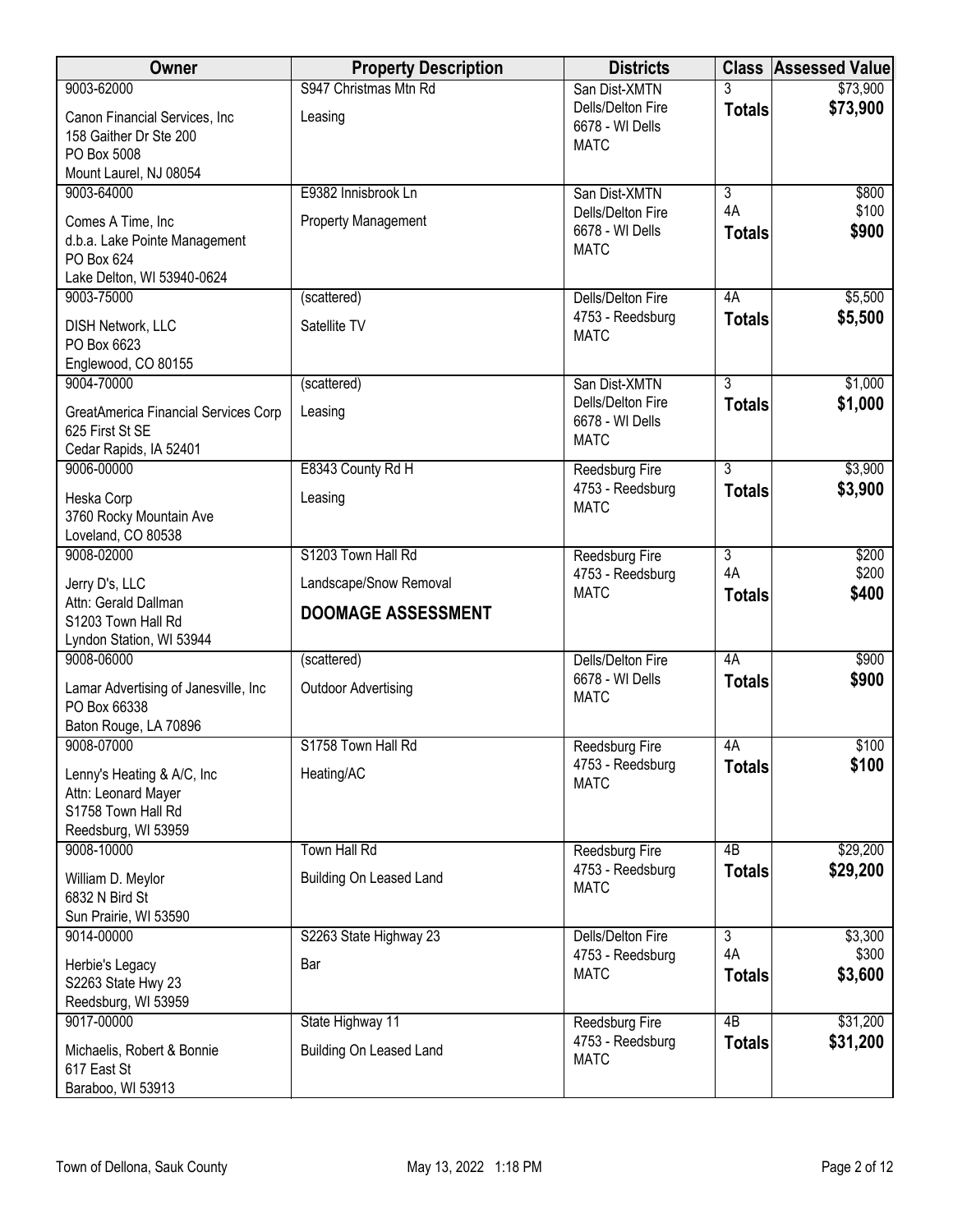| Owner                                    | <b>Property Description</b> | <b>Districts</b>                     | <b>Class</b>    | <b>Assessed Value</b> |
|------------------------------------------|-----------------------------|--------------------------------------|-----------------|-----------------------|
| 9018-00000                               | E8343 County Rd H           | Reedsburg Fire                       | 3               | \$700                 |
| Pine Knoll Veterinary Clinic             | <b>Veterinary Services</b>  | 4753 - Reedsburg<br><b>MATC</b>      | 4A              | \$6,200<br>\$6,900    |
| Attn: Ken Kozlowski                      | <b>DOOMAGE ASSESSMENT</b>   |                                      | <b>Totals</b>   |                       |
| E8343 County Rd H                        |                             |                                      |                 |                       |
| Wis Dells, WI 53965<br>9018-11000        | (scattered)                 | <b>Reedsburg Fire</b>                | $\overline{3}$  | \$900                 |
|                                          |                             | 4753 - Reedsburg                     | <b>Totals</b>   | \$900                 |
| Pitney Bowes Global Financial Services   | Leasing                     | <b>MATC</b>                          |                 |                       |
| LLC<br>600 N Westshore Blvd              |                             |                                      |                 |                       |
| Ste 810                                  |                             |                                      |                 |                       |
| Tampa, FL 33609                          |                             |                                      |                 |                       |
| 9018-20000                               | S1177 Lyndon Rd             | <b>Dells/Delton Fire</b>             | 3               | \$3,200               |
| Sarco Plastics, Inc                      | Fabricatoin                 | 6678 - WI Dells<br><b>MATC</b>       | 4A              | \$100                 |
| Attn: Sean Reiger                        |                             |                                      | <b>Totals</b>   | \$3,300               |
| S1177 Lyndon Rd                          |                             |                                      |                 |                       |
| Wis Dells, WI 53965<br>9018-30000        | S2106 Schyvinch Ln          | Reedsburg Fire                       | $\overline{AB}$ | \$8,800               |
|                                          |                             | 4753 - Reedsburg                     | <b>Totals</b>   | \$8,800               |
| Peter A. Schyvinch<br>E8269 South Ave    |                             | <b>MATC</b>                          |                 |                       |
| Reedsburg, WI 53959                      |                             |                                      |                 |                       |
| 9018-90100                               | S797 Christmas Mtn Rd       | San Dist-XMTN                        | 3               | \$31,600              |
| Spa Dells, LLC                           | Salon                       | Dells/Delton Fire                    | 4A              | \$7,900               |
| Attn: Jeremy & Heather Becker            |                             | 6678 - WI Dells                      | <b>Totals</b>   | \$39,500              |
| 227 Bowman Rd                            | <b>DOOMAGE ASSESSMENT</b>   | <b>MATC</b>                          |                 |                       |
| Wisconsin Dells, WI 53965-1808           |                             |                                      |                 |                       |
| 9200-05100                               | S921 Lyndon Rd Unit XM151   | San Dist-XMTN                        | $\overline{AB}$ | \$13,600              |
| Kapp, Gregory                            | Christmas Mountain          | Dells/Delton Fire<br>6678 - WI Dells | <b>Totals</b>   | \$13,600              |
| Constance Kapp                           |                             | <b>MATC</b>                          |                 |                       |
| 800 Golfpark Dr<br>Celebration, FL 34747 |                             |                                      |                 |                       |
| 9200-05200                               | S921 Lyndon Rd Unit XM152   | San Dist-XMTN                        | 4C              | \$34,000              |
|                                          | Christmas Mountain          | Dells/Delton Fire                    | <b>Totals</b>   | \$34,000              |
| Guif, Leroy<br>S921 Lyndon Rd Lot #152   |                             | 6678 - WI Dells                      |                 |                       |
| Wisconsin Dells, WI 53965                |                             | <b>MATC</b>                          |                 |                       |
| 9200-05300                               | S921 Lyndon Rd Unit XM153   | San Dist-XMTN                        | 4B              | \$26,100              |
| <b>Wilkins Family Trust</b>              | Christmas Mountain          | Dells/Delton Fire                    | <b>Totals</b>   | \$26,100              |
| Attn: Henry & Joan Wilkins               |                             | 6678 - WI Dells<br><b>MATC</b>       |                 |                       |
| 800 Meadow Ln                            |                             |                                      |                 |                       |
| Marengo, IL 60152<br>9200-05400          | S921 Lyndon Rd Unit XM154   | San Dist-XMTN                        | $\overline{AB}$ | \$8,400               |
|                                          |                             | Dells/Delton Fire                    | <b>Totals</b>   | \$8,400               |
| Anderson, John                           | Christmas Mountain          | 6678 - WI Dells                      |                 |                       |
| Anderson, Julie<br>616 Clear Spring Ct   |                             | <b>MATC</b>                          |                 |                       |
| Monona, WI 53716                         |                             |                                      |                 |                       |
| 9200-05500                               | S921 Lyndon Rd Unit XM155   | San Dist-XMTN                        | $\overline{AB}$ | \$28,700              |
| <b>Gustave A Enzenbacher Trust</b>       | Christmas Mountain          | Dells/Delton Fire                    | <b>Totals</b>   | \$28,700              |
| 1426 Dean St                             |                             | 6678 - WI Dells                      |                 |                       |
| St Charles, IL 60174-1603                |                             | <b>MATC</b>                          |                 |                       |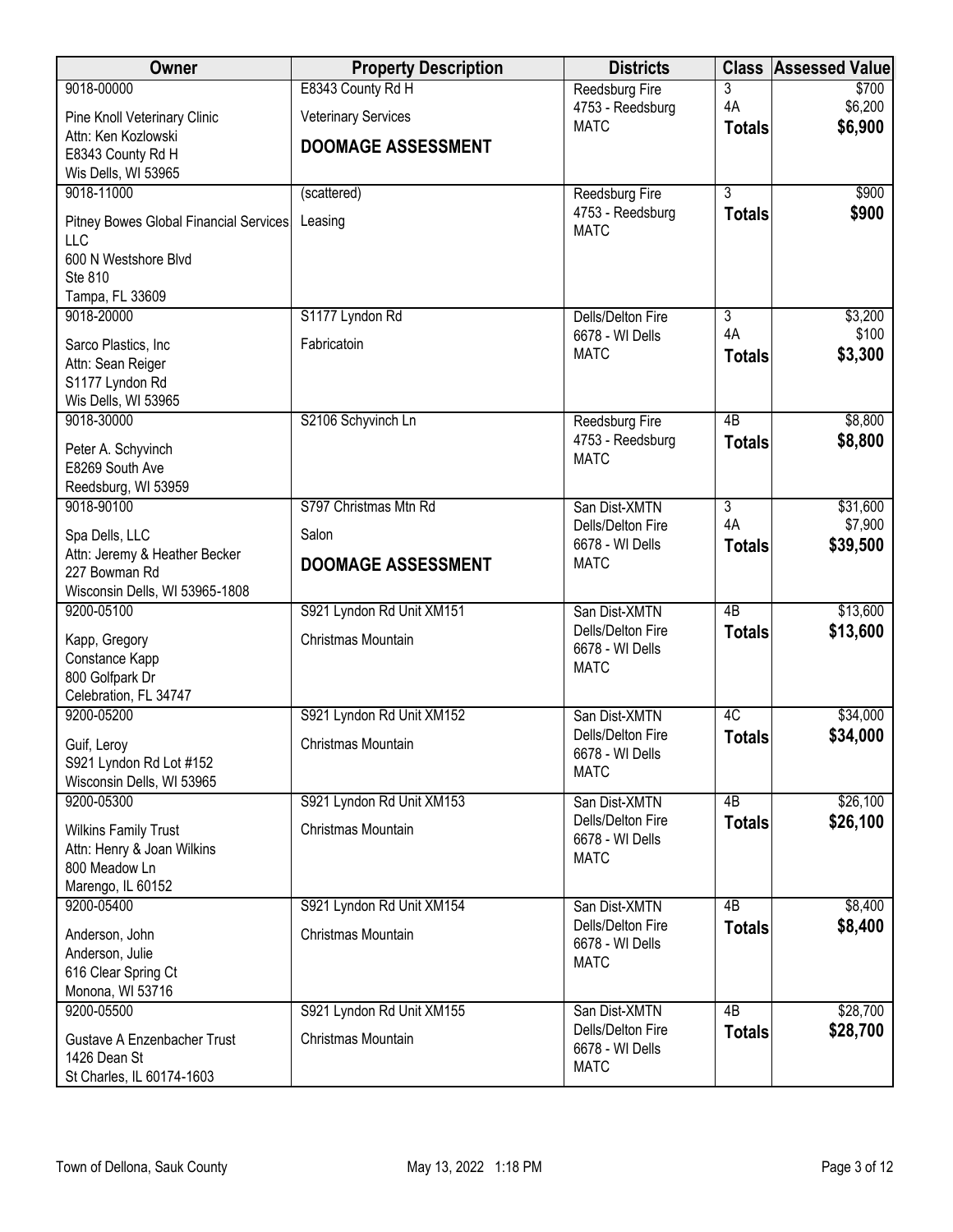| <b>Owner</b>                   | <b>Property Description</b> | <b>Districts</b>  |                 | <b>Class Assessed Value</b> |
|--------------------------------|-----------------------------|-------------------|-----------------|-----------------------------|
| 9200-05600                     | S921 Lyndon Rd Unit XM156   | San Dist-XMTN     | $\overline{AB}$ | \$28,200                    |
| Grau, David                    | Christmas Mountain          | Dells/Delton Fire | <b>Totals</b>   | \$28,200                    |
| Grau, Nancy                    |                             | 6678 - WI Dells   |                 |                             |
| 6842 Juniper Ct                |                             | <b>MATC</b>       |                 |                             |
| Oak Creek, WI 53154            |                             |                   |                 |                             |
| 9200-05700                     | S921 Lyndon Rd Unit XM157   | San Dist-XMTN     | 4B              | \$4,500                     |
| Artl, Vincent                  | Christmas Mountain          | Dells/Delton Fire | <b>Totals</b>   | \$4,500                     |
| Artl, Gloria                   |                             | 6678 - WI Dells   |                 |                             |
| 3113 Grayhawk Ct               |                             | <b>MATC</b>       |                 |                             |
| Auroroa, IL 6503-5441          |                             |                   |                 |                             |
| 9200-05800                     | S921 Lyndon Rd Unit XM158   | San Dist-XMTN     | 4B              | \$22,800                    |
|                                |                             | Dells/Delton Fire | <b>Totals</b>   | \$22,800                    |
| Richardson, Larry R.           | Christmas Mountain          | 6678 - WI Dells   |                 |                             |
| Richardson, Nancy R.           |                             | <b>MATC</b>       |                 |                             |
| 824 Potawatomi Dr              |                             |                   |                 |                             |
| Madison, WI 53718              |                             |                   |                 |                             |
| 9200-05900                     | S921 Lyndon Rd Unit XM159   | San Dist-XMTN     | 4C              | \$49,000                    |
| Piantek, Richard               | Christmas Mountain          | Dells/Delton Fire | <b>Totals</b>   | \$49,000                    |
| PO Box 91                      |                             | 6678 - WI Dells   |                 |                             |
| Wisconsin Dells, WI 53965-0091 |                             | <b>MATC</b>       |                 |                             |
| 9200-06000                     | S921 Lyndon Rd Unit XM160   | San Dist-XMTN     | $\overline{AB}$ | \$10,000                    |
|                                | Christmas Mountain          | Dells/Delton Fire | <b>Totals</b>   | \$10,000                    |
| Nigl, Chris<br>Nigl, Christina |                             | 6678 - WI Dells   |                 |                             |
| 4822 N Thistle Ln              |                             | <b>MATC</b>       |                 |                             |
| Appleton, WI 54913-2002        |                             |                   |                 |                             |
| 9200-06100                     | S921 Lyndon Rd Unit XM161   | San Dist-XMTN     | 4B              | \$17,400                    |
|                                |                             | Dells/Delton Fire | <b>Totals</b>   | \$17,400                    |
| Smith, Carl                    | Christmas Mountain          | 6678 - WI Dells   |                 |                             |
| Smith, Stacy                   |                             | <b>MATC</b>       |                 |                             |
| 1120 Boynton Ct                |                             |                   |                 |                             |
| Janesville, WI 53545           |                             |                   |                 |                             |
| 9200-06200                     | S921 Lyndon Rd Unit XM162   | San Dist-XMTN     | 4B              | \$9,200                     |
| Jansen, Karin                  | Christmas Mountain          | Dells/Delton Fire | <b>Totals</b>   | \$9,200                     |
| 409 Grant St                   |                             | 6678 - WI Dells   |                 |                             |
| Bettendorf, IA 52722-4632      |                             | <b>MATC</b>       |                 |                             |
| 9200-06300                     | S921 Lyndon Rd Unit XM163   | San Dist-XMTN     | 4B              | \$1,800                     |
| Thurow, Mary K.                | Christmas Mountain          | Dells/Delton Fire | <b>Totals</b>   | \$1,800                     |
| Thurow, Dennis O.              |                             | 6678 - WI Dells   |                 |                             |
| 1104 Ash St                    |                             | <b>MATC</b>       |                 |                             |
| Baraboo, WI 53913              |                             |                   |                 |                             |
| 9200-06400                     | S921 Lyndon Rd Unit XM164   | San Dist-XMTN     | 4 <sub>B</sub>  | \$29,300                    |
|                                |                             | Dells/Delton Fire | <b>Totals</b>   | \$29,300                    |
| Thurow, Dennis O.              | Christmas Mountain          | 6678 - WI Dells   |                 |                             |
| Thurow, Mary K.                |                             | <b>MATC</b>       |                 |                             |
| 1104 Ash St                    |                             |                   |                 |                             |
| Baraboo, WI 53913              |                             |                   |                 |                             |
| 9200-06500                     | S921 Lyndon Rd Unit XM165   | San Dist-XMTN     | 4B              | \$9,600                     |
| Carter, Michael H.             | Christmas Mountain          | Dells/Delton Fire | <b>Totals</b>   | \$9,600                     |
| 2441 Shiloh Ln                 |                             | 6678 - WI Dells   |                 |                             |
| Sturgeon Bay, WI 54235         |                             | <b>MATC</b>       |                 |                             |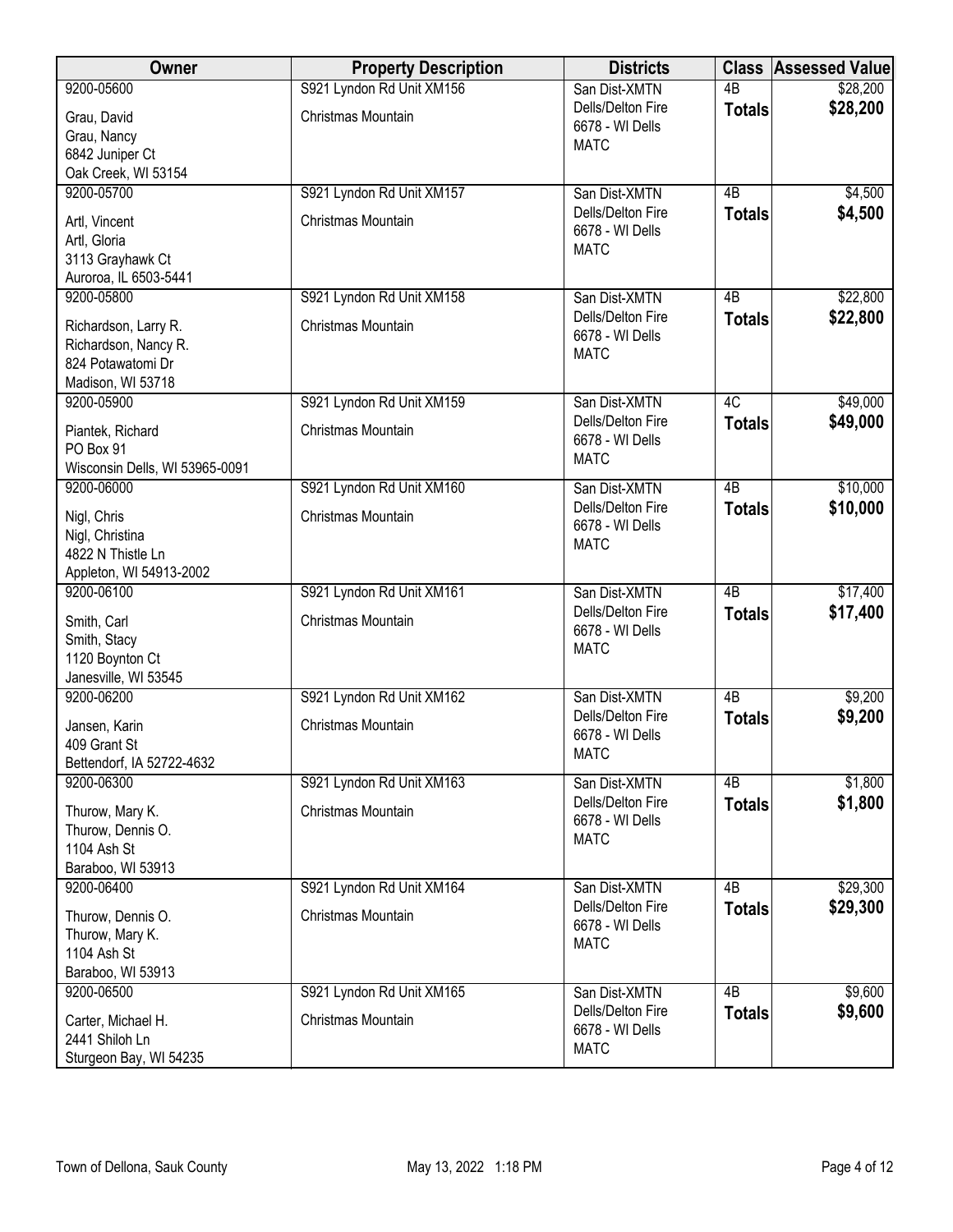| Owner                                       | <b>Property Description</b> | <b>Districts</b>                     |                 | <b>Class Assessed Value</b> |
|---------------------------------------------|-----------------------------|--------------------------------------|-----------------|-----------------------------|
| 9200-06600                                  | S921 Lyndon Rd Unit XM166   | San Dist-XMTN                        | $\overline{AB}$ | \$24,600                    |
| Radtke, Royal                               | <b>Christmas Mountain</b>   | Dells/Delton Fire                    | <b>Totals</b>   | \$24,600                    |
| Radtke, Sandra                              |                             | 6678 - WI Dells<br><b>MATC</b>       |                 |                             |
| 66 Dog Leg Dr                               |                             |                                      |                 |                             |
| Wisconsin Dells, WI 53965                   |                             |                                      |                 |                             |
| 9200-06700                                  | S921 Lyndon Rd Unit XM167   | San Dist-XMTN<br>Dells/Delton Fire   | $\overline{AB}$ | \$20,000                    |
| Johnson, Bertis                             | Christmas Mountain          | 6678 - WI Dells                      | <b>Totals</b>   | \$20,000                    |
| Johnson, Carolyn                            |                             | <b>MATC</b>                          |                 |                             |
| 1613 N Pleasant                             |                             |                                      |                 |                             |
| McHenry, IL 60050<br>9200-06800             | S921 Lyndon Rd Unit XM168   | San Dist-XMTN                        | 4B              | \$700                       |
|                                             |                             | Dells/Delton Fire                    | <b>Totals</b>   | \$700                       |
| Krol, Richard                               | Christmas Mountain          | 6678 - WI Dells                      |                 |                             |
| Krol, Eva<br>301 Pathway Dr                 |                             | <b>MATC</b>                          |                 |                             |
| Lake Villa, IL 60046                        |                             |                                      |                 |                             |
| 9200-06900                                  | S921 Lyndon Rd Unit XM169   | San Dist-XMTN                        | 4B              | \$1,200                     |
| Schloemer, Rochelle M.                      | Christmas Mountain          | Dells/Delton Fire                    | <b>Totals</b>   | \$1,200                     |
| 5207 Scott St                               |                             | 6678 - WI Dells                      |                 |                             |
| Schofield, WI 54476-2921                    |                             | <b>MATC</b>                          |                 |                             |
| 9200-07000                                  | S921 Lyndon Rd Unit XM170   | San Dist-XMTN                        | $\overline{AB}$ | \$22,200                    |
| Kleczka, Charles                            | Christmas Mountain          | Dells/Delton Fire                    | <b>Totals</b>   | \$22,200                    |
| Kleczka, Wendy FA                           |                             | 6678 - WI Dells                      |                 |                             |
| 11540 W Swiss St                            |                             | <b>MATC</b>                          |                 |                             |
| Franklin, WI 53132                          |                             |                                      |                 |                             |
| 9200-07100                                  | S921 Lyndon Rd Unit XM171   | San Dist-XMTN                        | 4C              | \$49,400                    |
| Sprague, Steven                             | Christmas Mountain          | Dells/Delton Fire<br>6678 - WI Dells | <b>Totals</b>   | \$49,400                    |
| PO Box 614                                  |                             | <b>MATC</b>                          |                 |                             |
| Lake Delton, WI 53940-0614                  |                             |                                      |                 |                             |
| 9200-07200                                  | S921 Lyndon Rd Unit XM172   | San Dist-XMTN<br>Dells/Delton Fire   | $\overline{AB}$ | \$2,900<br>\$2,900          |
| Baker, Erica                                | Christmas Mountain          | 6678 - WI Dells                      | <b>Totals</b>   |                             |
| N6476 Canterbury Dr                         |                             | <b>MATC</b>                          |                 |                             |
| Fond Du Lac, WI 54937<br>9200-07300         | S921 Lyndon Rd Unit XM173   | San Dist-XMTN                        | $\overline{AB}$ | \$16,600                    |
|                                             |                             | Dells/Delton Fire                    | <b>Totals</b>   | \$16,600                    |
| Kramer, Richard                             | Christmas Mountain          | 6678 - WI Dells                      |                 |                             |
| Kramer, Mellodye<br>S921 Lyndon Rd Lot #173 |                             | <b>MATC</b>                          |                 |                             |
| Wisconsin Dells, WI 53965                   |                             |                                      |                 |                             |
| 9200-07400                                  | S921 Lyndon Rd Unit XM174   | San Dist-XMTN                        | 4B              | \$9,100                     |
| David A Ottum Living Trust                  | Christmas Mountain          | Dells/Delton Fire                    | <b>Totals</b>   | \$9,100                     |
| N2532 Cty Rd C                              |                             | 6678 - WI Dells                      |                 |                             |
| Darien, WI 53114                            |                             | <b>MATC</b>                          |                 |                             |
| 9200-07500                                  | S921 Lyndon Rd Unit XM175   | San Dist-XMTN                        | 4B              | \$5,300                     |
| Ernesti, Donald B.                          | Christmas Mountain          | Dells/Delton Fire<br>6678 - WI Dells | <b>Totals</b>   | \$5,300                     |
| 2823 N Bremen                               |                             | <b>MATC</b>                          |                 |                             |
| Milwaukee, WI 53212                         |                             |                                      |                 |                             |
| 9200-07600                                  | S921 Lyndon Rd Unit XM176   | San Dist-XMTN<br>Dells/Delton Fire   | 4C              | \$44,000                    |
| Hoffer-Noonan, Judith                       | Christmas Mountain          | 6678 - WI Dells                      | <b>Totals</b>   | \$44,000                    |
| Attn: Kimberly Weggeland                    |                             | <b>MATC</b>                          |                 |                             |
| 410 N Hubbard St<br>Horicon, WI 53032-1031  |                             |                                      |                 |                             |
|                                             |                             |                                      |                 |                             |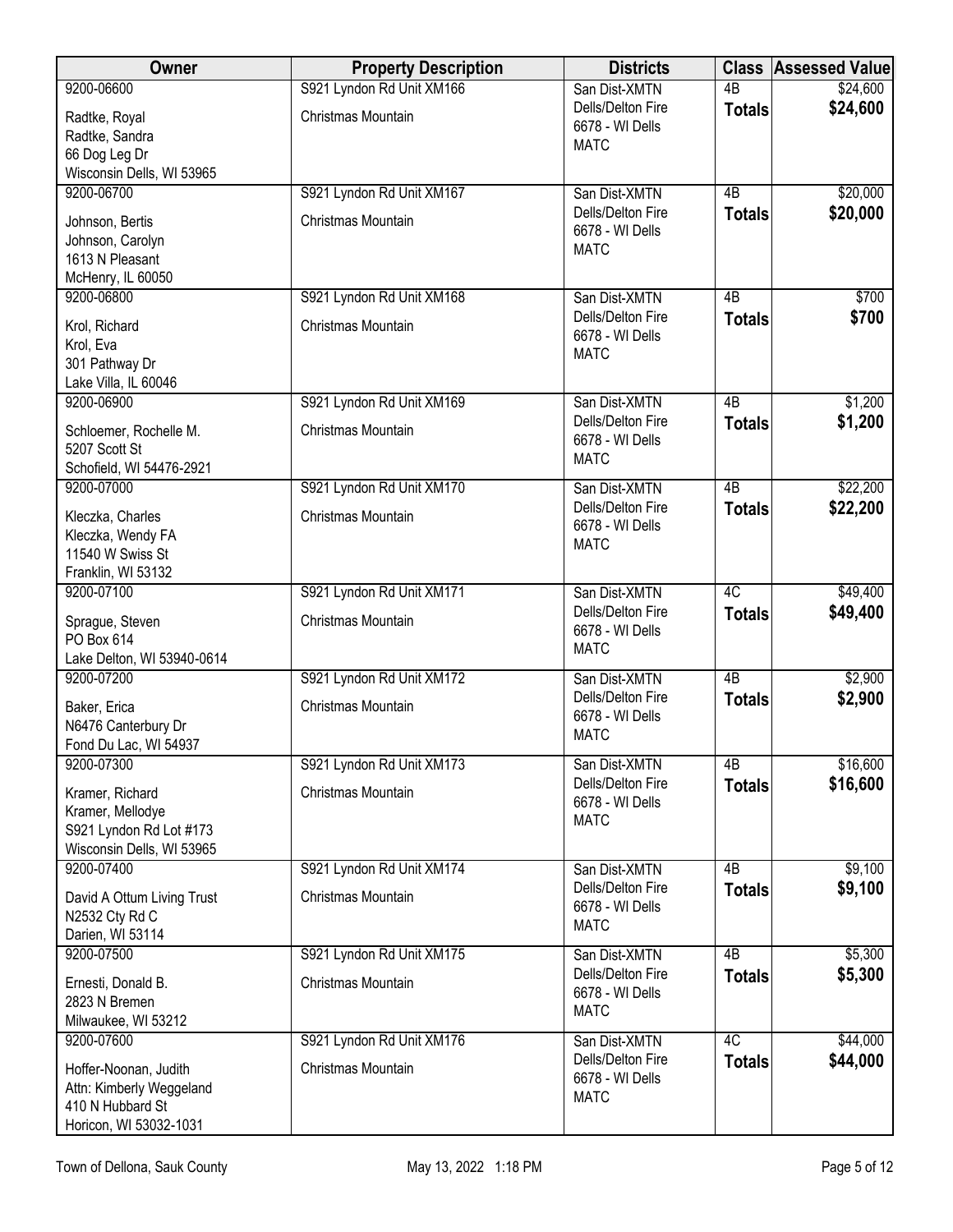| <b>Owner</b>                         | <b>Property Description</b> | <b>Districts</b>                     |                 | <b>Class Assessed Value</b> |
|--------------------------------------|-----------------------------|--------------------------------------|-----------------|-----------------------------|
| 9200-07700                           | S921 Lyndon Rd Unit XM177   | San Dist-XMTN                        | $\overline{AB}$ | \$21,500                    |
| Hart, Jo A.                          | Christmas Mountain          | Dells/Delton Fire                    | <b>Totals</b>   | \$21,500                    |
| 188 Emmabell Ln                      |                             | 6678 - WI Dells                      |                 |                             |
| Flippin, AR 72634                    |                             | <b>MATC</b>                          |                 |                             |
| 9200-07800                           | S921 Lyndon Rd Unit XM178   | San Dist-XMTN                        | $\overline{AB}$ | \$3,900                     |
|                                      |                             | Dells/Delton Fire                    | <b>Totals</b>   | \$3,900                     |
| David A Ottum Living Trust           | Christmas Mountain          | 6678 - WI Dells                      |                 |                             |
| N2532 Cty Rd C<br>Darien, WI 53114   |                             | <b>MATC</b>                          |                 |                             |
| 9200-07900                           | S921 Lyndon Rd Unit XM179   | San Dist-XMTN                        | 4B              | \$20,100                    |
|                                      |                             | Dells/Delton Fire                    | <b>Totals</b>   | \$20,100                    |
| Good, James D.                       | Christmas Mountain          | 6678 - WI Dells                      |                 |                             |
| Good, Evelyn D.                      |                             | <b>MATC</b>                          |                 |                             |
| 1229 Jean St                         |                             |                                      |                 |                             |
| Union Grove, WI 53182                |                             |                                      |                 |                             |
| 9200-08000                           | S921 Lyndon Rd Unit XM180   | San Dist-XMTN                        | $\overline{AB}$ | \$55,000                    |
| Moon, Adrian A.                      | Christmas Mountain          | Dells/Delton Fire                    | <b>Totals</b>   | \$55,000                    |
| 3506 Calvert Ct                      |                             | 6678 - WI Dells<br><b>MATC</b>       |                 |                             |
| Las Vegas, NV 89121-3709             |                             |                                      |                 |                             |
| 9300-00100                           | S921 Lyndon Rd Unit XM201   | San Dist-XMTN                        | $\overline{AB}$ | \$45,000                    |
| Seippel, John                        | Christmas Mountain          | Dells/Delton Fire                    | <b>Totals</b>   | \$45,000                    |
| 7022 State Road 35 & 81              |                             | 6678 - WI Dells                      |                 |                             |
| Lancaster, WI 53813                  |                             | <b>MATC</b>                          |                 |                             |
| 9300-00200                           | S921 Lyndon Rd Unit XM202   | San Dist-XMTN                        | $\overline{AB}$ | \$15,000                    |
|                                      |                             | Dells/Delton Fire                    | <b>Totals</b>   | \$15,000                    |
| Friday, Gary<br>Friday, Connie       | Christmas Mountain          | 6678 - WI Dells                      |                 |                             |
| 2673 Sylver Ridge Ln                 |                             | <b>MATC</b>                          |                 |                             |
| Sun Prairie, WI 53590                |                             |                                      |                 |                             |
| 9300-00300                           | S921 Lyndon Rd Unit XM203   | San Dist-XMTN                        | $\overline{AB}$ | \$1,900                     |
|                                      |                             | Dells/Delton Fire                    | <b>Totals</b>   | \$1,900                     |
| <b>Thibault Trust</b>                | Christmas Mountain          | 6678 - WI Dells                      |                 |                             |
| Attn: Lois & Elaine Thibault         |                             | <b>MATC</b>                          |                 |                             |
| PO Box 54<br>Pewaukee, WI 53072-0054 |                             |                                      |                 |                             |
| 9300-00400                           | S921 Lyndon Rd Unit XM204   | San Dist-XMTN                        | 4B              | \$40,700                    |
|                                      |                             | Dells/Delton Fire                    | <b>Totals</b>   | \$40,700                    |
| Wade, Ryan                           | Christmas Mountain          | 6678 - WI Dells                      |                 |                             |
| 330 E Stark Rd                       |                             | <b>MATC</b>                          |                 |                             |
| Milton, WI 53563                     |                             |                                      |                 |                             |
| 9300-00500                           | S921 Lyndon Rd Unit XM205   | San Dist-XMTN                        | 4 <sub>B</sub>  | \$40,800                    |
| Schaefer, James                      | Christmas Mountain          | Dells/Delton Fire<br>6678 - WI Dells | <b>Totals</b>   | \$40,800                    |
| Schaefer, Joan                       |                             | <b>MATC</b>                          |                 |                             |
| PO Box 55                            |                             |                                      |                 |                             |
| Lake Delton, WI 53940-0055           |                             |                                      |                 |                             |
| 9300-00600                           | S921 Lyndon Rd Unit XM206   | San Dist-XMTN                        | 4B              | \$20,600                    |
| McDonald, Michael                    | Christmas Mountain          | Dells/Delton Fire                    | <b>Totals</b>   | \$20,600                    |
| 3305 S 113th St                      |                             | 6678 - WI Dells                      |                 |                             |
| Milwaukee, WI 53227-3962             |                             | <b>MATC</b>                          |                 |                             |
| 9300-00700                           | S921 Lyndon Rd Unit XM207   | San Dist-XMTN                        | 4C              | \$29,200                    |
| Pilecky, Robert C. Jr                | Christmas Mountain          | Dells/Delton Fire                    | <b>Totals</b>   | \$29,200                    |
| 247 E 10th St                        |                             | 6678 - WI Dells                      |                 |                             |
| Fond Du Lac, WI 54935-5159           |                             | <b>MATC</b>                          |                 |                             |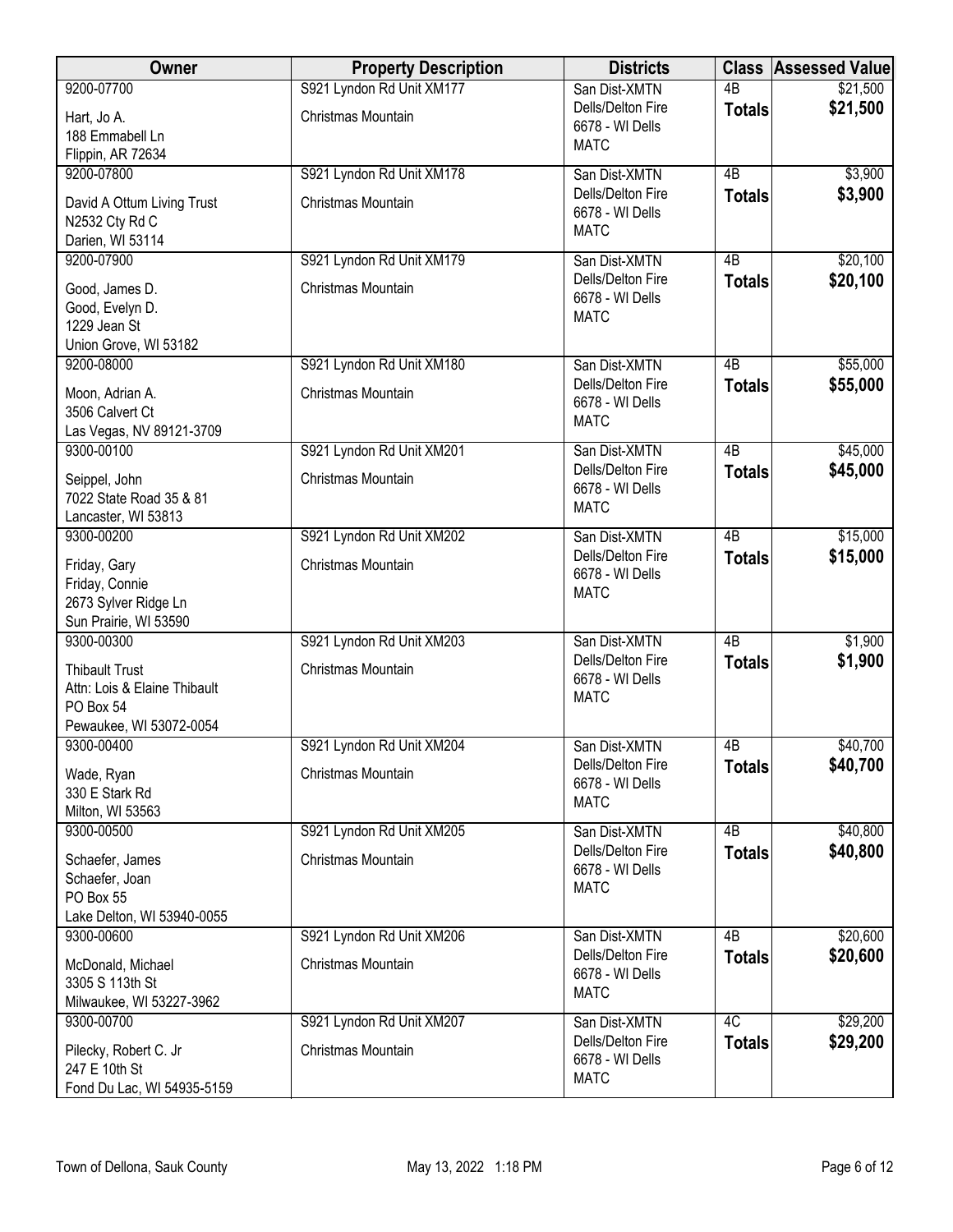| Owner                                                                                                 | <b>Property Description</b> | <b>Districts</b>                                    |                 | <b>Class Assessed Value</b> |
|-------------------------------------------------------------------------------------------------------|-----------------------------|-----------------------------------------------------|-----------------|-----------------------------|
| 9300-00800                                                                                            | S921 Lyndon Rd Unit XM208   | San Dist-XMTN                                       | $\overline{AB}$ | \$39,100                    |
| Riendeau, Karen M.<br>Sanchez, Christine<br>3641 Madison Ave                                          | Christmas Mountain          | Dells/Delton Fire<br>6678 - WI Dells<br><b>MATC</b> | <b>Totals</b>   | \$39,100                    |
| Brookfield, IL 60513-1557                                                                             |                             |                                                     |                 |                             |
| 9300-00900                                                                                            | S921 Lyndon Rd Unit XM209   | San Dist-XMTN                                       | 4B              | \$20,600                    |
| Schwanke, Richard V.<br>Schwanke, Kelly J.<br>845 S Comanche Ln<br>Waukesha, WI 53188                 | Christmas Mountain          | Dells/Delton Fire<br>6678 - WI Dells<br><b>MATC</b> | <b>Totals</b>   | \$20,600                    |
| 9300-01000                                                                                            | S921 Lyndon Rd Unit XM210   | San Dist-XMTN                                       | 4 <sub>B</sub>  | \$31,300                    |
| Baron, Timothy<br>443 Dries St<br>Apt 2<br>Saukville, WI 53080                                        | Christmas Mountain          | Dells/Delton Fire<br>6678 - WI Dells<br><b>MATC</b> | <b>Totals</b>   | \$31,300                    |
| 9300-01100                                                                                            | S921 Lyndon Rd Unit XM211   | San Dist-XMTN                                       | $\overline{AB}$ | \$11,900                    |
| Larsen, Joseph G.<br>Larsen, Margaret L.<br>7601 W Clarence<br>Chicago, IL 60631                      | Christmas Mountain          | Dells/Delton Fire<br>6678 - WI Dells<br><b>MATC</b> | <b>Totals</b>   | \$11,900                    |
| 9300-01200                                                                                            | S921 Lyndon Rd Unit XM212   | San Dist-XMTN                                       | $\overline{AB}$ | \$57,800                    |
| Derosa, Thomas A., Charlen J, Anthony<br>J. & Quinn, James<br>Attn: Thomas DeRosa<br>513 W Puerner St | Christmas Mountain          | Dells/Delton Fire<br>6678 - WI Dells<br><b>MATC</b> | <b>Totals</b>   | \$57,800                    |
| Jefferson, WI 53549-2320<br>9300-01300                                                                | S921 Lyndon Rd Unit XM213   | San Dist-XMTN                                       | 4B              | \$18,100                    |
| Julie L. Walther<br>Gerald E. Walther<br>2774 Twilight Dr<br>Sun Prairie, WI 53590                    | Christmas Mountain          | Dells/Delton Fire<br>6678 - WI Dells<br><b>MATC</b> | <b>Totals</b>   | \$18,100                    |
| 9300-01400                                                                                            | S921 Lyndon Rd Unit XM214   | San Dist-XMTN                                       | 4B              | \$1,800                     |
| Majka, Arthur<br>Majka, Barbara<br>620 Springfield Ct<br>Roselle, IL 60172                            | Christmas Mountain          | Dells/Delton Fire<br>6678 - WI Dells<br><b>MATC</b> | <b>Totals</b>   | \$1,800                     |
| 9300-01500                                                                                            | S921 Lyndon Rd Unit XM215   | San Dist-XMTN                                       | 4C              | \$39,600                    |
| Marg, Erland R.<br>S921 Lyndon Rd Lot #215<br>Wis Dells, WI 53965                                     | Christmas Mountain          | Dells/Delton Fire<br>6678 - WI Dells<br><b>MATC</b> | <b>Totals</b>   | \$39,600                    |
| 9300-01600                                                                                            | S921 Lyndon Rd Unit XM216   | San Dist-XMTN                                       | 4B              | \$22,100                    |
| Quinn, Frank<br>Quinn, Maureen<br>814 Garden Dr<br>Manteno, IL 60950-1819                             | Christmas Mountain          | Dells/Delton Fire<br>6678 - WI Dells<br><b>MATC</b> | <b>Totals</b>   | \$22,100                    |
| 9300-01700                                                                                            | S921 Lyndon Rd Unit XM217   | San Dist-XMTN                                       | $\overline{AB}$ | \$9,500                     |
| Long, David L.<br>N3159 Cty Rd V<br>Eden, WI 53019                                                    | Christmas Mountain          | Dells/Delton Fire<br>6678 - WI Dells<br><b>MATC</b> | <b>Totals</b>   | \$9,500                     |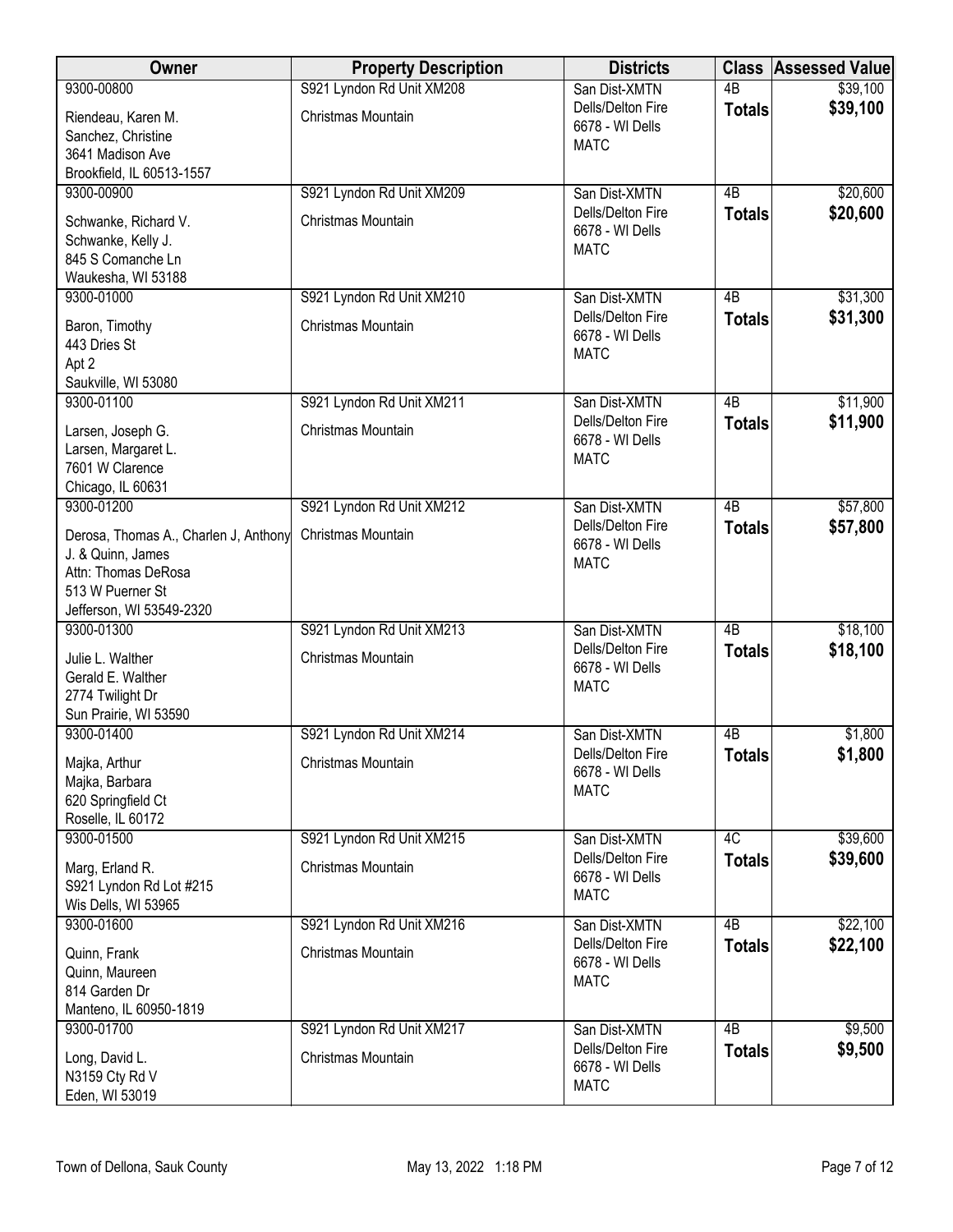| Owner                                                                                            | <b>Property Description</b> | <b>Districts</b>                                    |                 | <b>Class Assessed Value</b> |
|--------------------------------------------------------------------------------------------------|-----------------------------|-----------------------------------------------------|-----------------|-----------------------------|
| 9300-01800                                                                                       | S921 Lyndon Rd Unit XM218   | San Dist-XMTN                                       | $\overline{AB}$ | \$37,100                    |
| Steinmeier, Arthur M.<br>PO Box 369                                                              | Christmas Mountain          | Dells/Delton Fire<br>6678 - WI Dells<br><b>MATC</b> | <b>Totals</b>   | \$37,100                    |
| Lake Delton, WI 53940                                                                            |                             |                                                     |                 |                             |
| 9300-01900                                                                                       | S921 Lyndon Rd Unit XM219   | San Dist-XMTN                                       | $\overline{AB}$ | \$0                         |
| Miller, Richard<br>Miller, Joyce<br>365 Glenn Ellyn Dr                                           | Christmas Mountain          | Dells/Delton Fire<br>6678 - WI Dells<br><b>MATC</b> | <b>Totals</b>   | \$0                         |
| Dixon, IL 61021                                                                                  |                             |                                                     |                 |                             |
| 9300-02000                                                                                       | S921 Lyndon Rd Unit XM220   | San Dist-XMTN                                       | 4B              | \$38,700                    |
| Buttera, Joseph<br>Buttera, Susan<br>11587 W 33rd St                                             | Christmas Mountain          | Dells/Delton Fire<br>6678 - WI Dells<br><b>MATC</b> | <b>Totals</b>   | \$38,700                    |
| Beach Park, IL 60099<br>9300-02100                                                               | S921 Lyndon Rd Unit XM221   | San Dist-XMTN                                       | 4B              | \$32,100                    |
| Wipperfurth Rev Trust<br>Attn: Russell Wipperfurth<br>1120 Connery Cv #216<br>Waunakee, WI 53597 | Christmas Mountain          | Dells/Delton Fire<br>6678 - WI Dells<br><b>MATC</b> | <b>Totals</b>   | \$32,100                    |
| 9300-02200                                                                                       | S921 Lyndon Rd Unit XM222   | San Dist-XMTN                                       | $\overline{AB}$ | \$9,500                     |
| Ninneman, Dean H.<br>13750 W National Ave Apt 3403<br>New Berlin, WI 53151-9560                  | Christmas Mountain          | Dells/Delton Fire<br>6678 - WI Dells<br><b>MATC</b> | <b>Totals</b>   | \$9,500                     |
| 9300-02300                                                                                       | S921 Lyndon Rd Unit XM223   | San Dist-XMTN                                       | $\overline{AB}$ | \$25,300                    |
| Becker, Russell E.<br>Becker, Linda M.<br>N52 W15129 El Rio Dr<br>Menomonee Falls, WI 53051      | Christmas Mountain          | Dells/Delton Fire<br>6678 - WI Dells<br><b>MATC</b> | <b>Totals</b>   | \$25,300                    |
| 9300-02400                                                                                       | S921 Lyndon Rd Unit XM224   | San Dist-XMTN                                       | $\overline{AB}$ | \$67,500                    |
| De Vries, James<br>De Vries, Ruth<br>S921 Lyndon Rd #224<br>Wisconsin Dells, WI 53965            | Christmas Mountain          | Dells/Delton Fire<br>6678 - WI Dells<br><b>MATC</b> | <b>Totals</b>   | \$67,500                    |
| 9300-02500                                                                                       | S921 Lyndon Rd Unit XM225   | San Dist-XMTN                                       | 4B              | \$4,700                     |
| Becker, Russell E.<br>Becker, Linda M.<br>N52 W15129 El Rio Dr<br>Menomonee Falls, WI 53051      | Christmas Mountain          | Dells/Delton Fire<br>6678 - WI Dells<br><b>MATC</b> | <b>Totals</b>   | \$4,700                     |
| 9300-02600                                                                                       | S921 Lyndon Rd Unit XM226   | San Dist-XMTN                                       | 4C              | \$28,600                    |
| Fisher, William R.<br>Fisher, Beverly<br>PO Box 264<br>Lake Delton, WI 53940-0264                | Christmas Mountain          | Dells/Delton Fire<br>6678 - WI Dells<br><b>MATC</b> | <b>Totals</b>   | \$28,600                    |
| 9300-02700                                                                                       | S921 Lyndon Rd Unit XM227   | San Dist-XMTN                                       | $\overline{AB}$ | $\sqrt[6]{30}$              |
| <b>Empty Lot</b><br>S921 Lyndon Rd Lot #227<br>Wisconsin Dells, WI 53965                         | Christmas Mountain          | Dells/Delton Fire<br>6678 - WI Dells<br><b>MATC</b> | <b>Totals</b>   | \$0                         |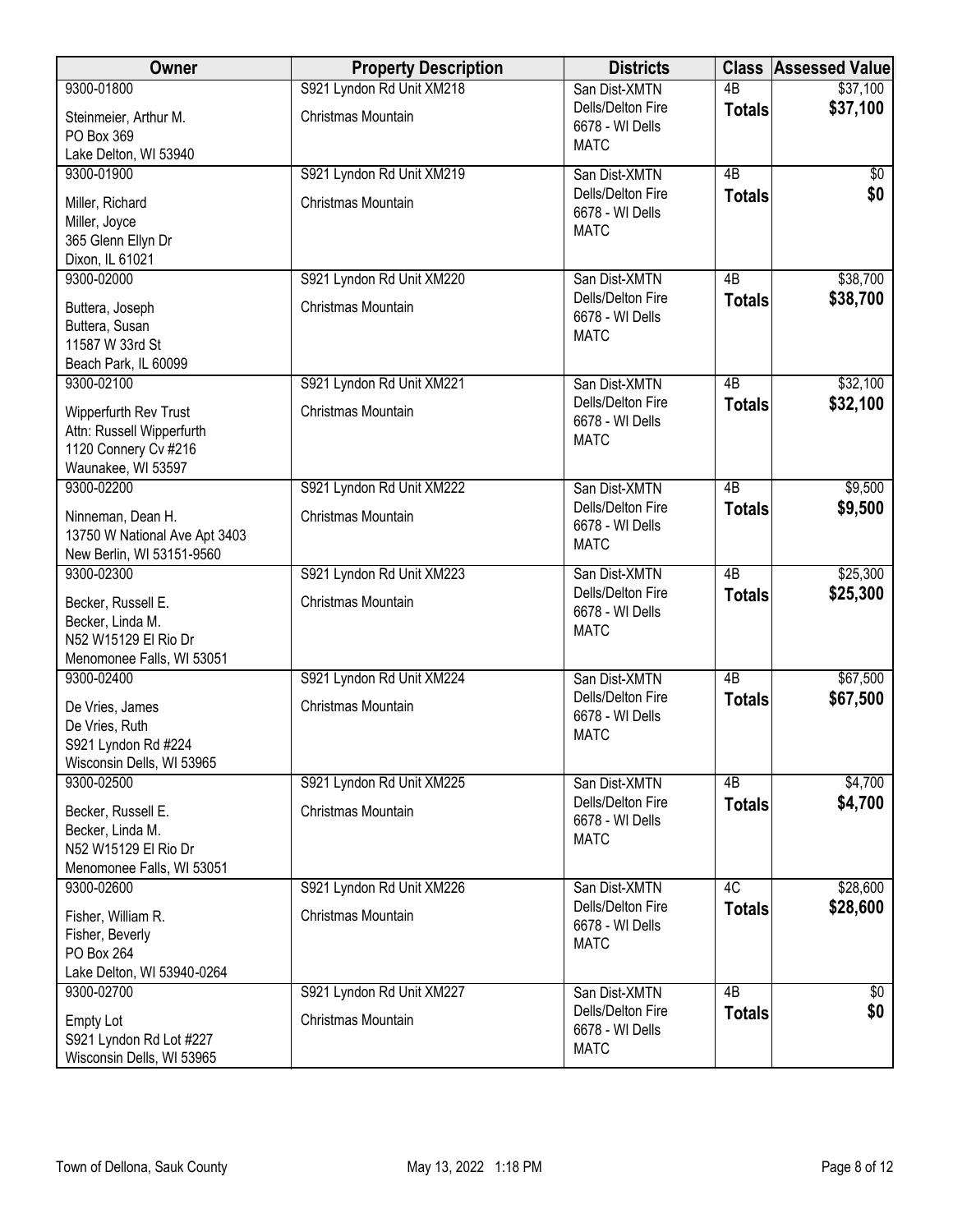| Owner                                                                                     | <b>Property Description</b>                     | <b>Districts</b>                                                     | <b>Class</b>    | <b>Assessed Value</b> |
|-------------------------------------------------------------------------------------------|-------------------------------------------------|----------------------------------------------------------------------|-----------------|-----------------------|
| 9300-02800                                                                                | S921 Lyndon Rd Unit XM228                       | San Dist-XMTN                                                        | $\overline{AB}$ | \$1,400               |
| Nelson, Lesa J.<br>1023 Beech Dr                                                          | Christmas Mountain                              | Dells/Delton Fire<br>6678 - WI Dells<br><b>MATC</b>                  | <b>Totals</b>   | \$1,400               |
| Plymouth, WI 53073<br>9300-02900                                                          |                                                 |                                                                      | $\overline{AB}$ |                       |
| Farina, Thomas<br>Farina, Jitka<br>5343 Neenah<br>Chicago, IL 60656                       | S921 Lyndon Rd Unit XM229<br>Christmas Mountain | San Dist-XMTN<br>Dells/Delton Fire<br>6678 - WI Dells<br><b>MATC</b> | <b>Totals</b>   | \$58,300<br>\$58,300  |
| 9300-03000                                                                                | S921 Lyndon Rd Unit XM230                       | San Dist-XMTN                                                        | 4B              | \$29,900              |
| Nehmzow, Raymond<br>Nehmzow, Marguerite<br>310 Warren Rd<br>Glenview, IL 60025            | Christmas Mountain                              | Dells/Delton Fire<br>6678 - WI Dells<br><b>MATC</b>                  | <b>Totals</b>   | \$29,900              |
| 9300-03100                                                                                | S921 Lyndon Rd Unit XM231                       | San Dist-XMTN                                                        | 4B              | \$39,600              |
| Beestra, Raymond<br>W7471 State Hwy 67<br>Walworth, WI 53184                              | Christmas Mountain                              | Dells/Delton Fire<br>6678 - WI Dells<br><b>MATC</b>                  | <b>Totals</b>   | \$39,600              |
| 9400-00100                                                                                | S921 Lyndon Rd Unit XM301                       | San Dist-XMTN                                                        | $\overline{AB}$ | \$5,700               |
| Lepak, Russel<br>Lepak, Karen<br>5840 S Hope St                                           | Christmas Mountain                              | Dells/Delton Fire<br>6678 - WI Dells<br><b>MATC</b>                  | <b>Totals</b>   | \$5,700               |
| New Berliln, WI 53151-8228                                                                |                                                 |                                                                      |                 |                       |
| 9400-00200                                                                                | S921 Lyndon Rd Unit XM302                       | San Dist-XMTN                                                        | $\overline{AB}$ | \$5,800               |
| Jenson, David J.<br>Jenson, Karen S.<br>145 E Jennifer Ln<br>Oak Creek, WI 53154          | Christmas Mountain                              | Dells/Delton Fire<br>6678 - WI Dells<br><b>MATC</b>                  | <b>Totals</b>   | \$5,800               |
| 9400-00300                                                                                | S921 Lyndon Rd Unit XM303                       | San Dist-XMTN                                                        | $\overline{AB}$ | \$1,100               |
| Wheeler, Wilbur G.<br>1617 Oak St<br>Beloit, WI 53511                                     | Christmas Mountain                              | Dells/Delton Fire<br>6678 - WI Dells<br><b>MATC</b>                  | <b>Totals</b>   | \$1,100               |
| 9400-00400                                                                                | S921 Lyndon Rd Unit XM304                       | San Dist-XMTN                                                        | 4B              | \$21,200              |
| Ford, Michael S.<br>Ford, Marilyn<br>814 Pattee Dr<br>Waupun, WI 53963                    | Christmas Mountain                              | Dells/Delton Fire<br>6678 - WI Dells<br><b>MATC</b>                  | <b>Totals</b>   | \$21,200              |
| 9400-00500                                                                                | S921 Lyndon Rd Unit XM305                       | San Dist-XMTN                                                        | 4B              | \$44,300              |
| Flasch, Richard<br>Flasch, Lauril<br>8239 W Red Pine Cir<br>Mount Pleasant, WI 53406-2551 | Christmas Mountain                              | Dells/Delton Fire<br>6678 - WI Dells<br><b>MATC</b>                  | <b>Totals</b>   | \$44,300              |
| 9400-00600                                                                                | S921 Lyndon Rd Unit XM306                       | San Dist-XMTN                                                        | $\overline{AB}$ | \$47,700              |
| Schaper, Gary<br>Schaper, Sandra<br>536 S Forest St<br>New Lisbon, WI 53950               | Christmas Mountain                              | Dells/Delton Fire<br>6678 - WI Dells<br><b>MATC</b>                  | <b>Totals</b>   | \$47,700              |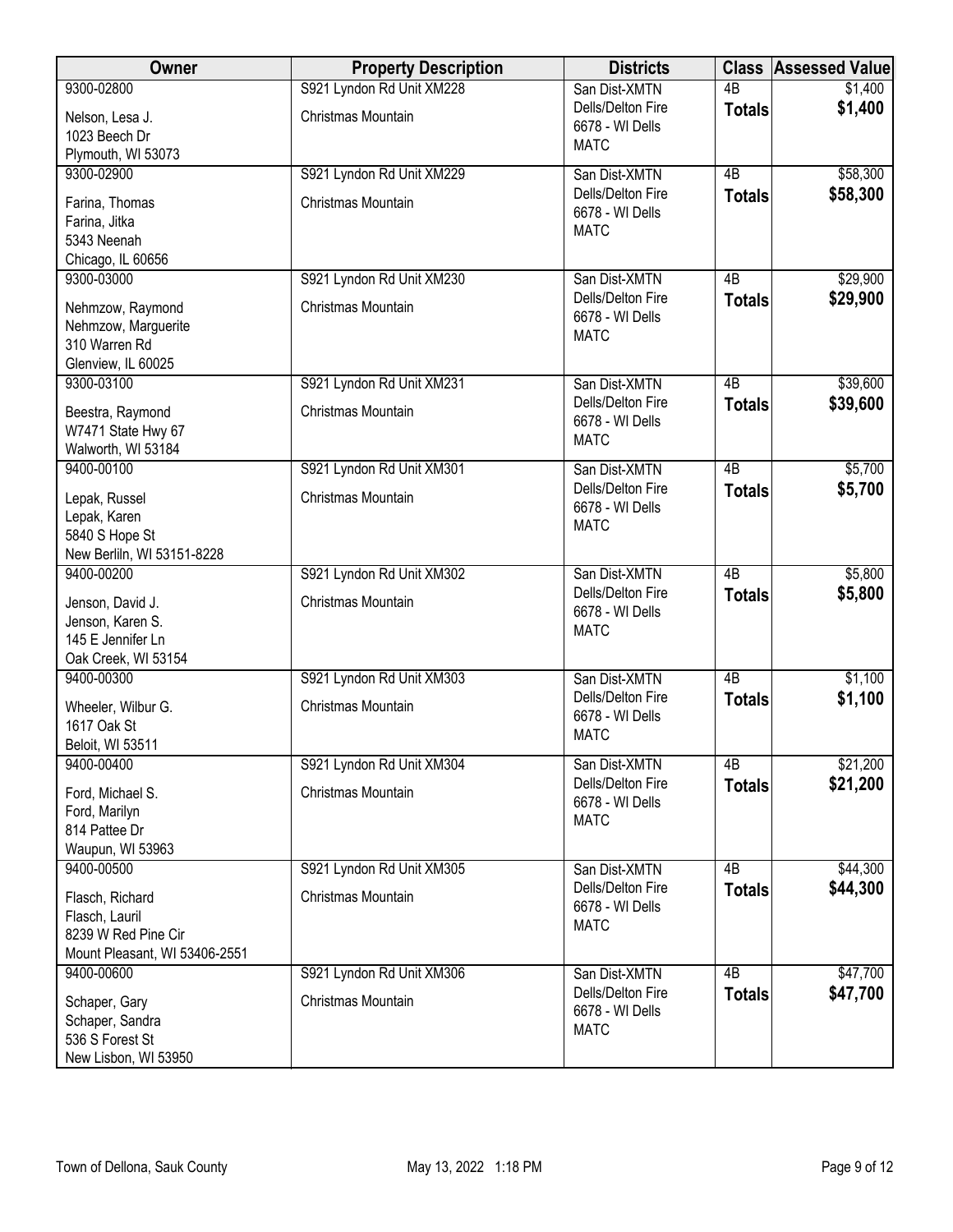| <b>Owner</b>                                     | <b>Property Description</b> | <b>Districts</b>                     |                 | <b>Class Assessed Value</b> |
|--------------------------------------------------|-----------------------------|--------------------------------------|-----------------|-----------------------------|
| 9400-00700                                       | S921 Lyndon Rd Unit XM307   | San Dist-XMTN                        | $\overline{AB}$ | \$46,500                    |
| Parpart, Frank                                   | Christmas Mountain          | Dells/Delton Fire<br>6678 - WI Dells | <b>Totals</b>   | \$46,500                    |
| Parpart, Barbara                                 |                             | <b>MATC</b>                          |                 |                             |
| 234 Juniper Ln                                   |                             |                                      |                 |                             |
| Marshall, WI 53559                               |                             |                                      |                 |                             |
| 9400-00800                                       | S921 Lyndon Rd Unit XM308   | San Dist-XMTN                        | 4C              | \$46,200                    |
| Olson, Dean                                      | Christmas Mountain          | Dells/Delton Fire                    | <b>Totals</b>   | \$46,200                    |
| Olson, Michelle                                  |                             | 6678 - WI Dells<br><b>MATC</b>       |                 |                             |
| S921 Lyndon Rd Lot #308                          |                             |                                      |                 |                             |
| Wisconsin Dells, WI 53965                        |                             |                                      |                 |                             |
| 9400-00900                                       | S921 Lyndon Rd Unit XM309   | San Dist-XMTN                        | 4 <sub>B</sub>  | \$44,600                    |
| Negri, Francis                                   | Christmas Mountain          | Dells/Delton Fire                    | <b>Totals</b>   | \$44,600                    |
| Negri, Gail                                      |                             | 6678 - WI Dells                      |                 |                             |
| 10429 1st St NE                                  |                             | <b>MATC</b>                          |                 |                             |
| St Petersburg, FL 33716                          |                             |                                      |                 |                             |
| 9400-01000                                       | S921 Lyndon Rd Unit XM310   | San Dist-XMTN                        | $\overline{AB}$ | \$34,500                    |
| Bennetts, William F.                             | Christmas Mountain          | Dells/Delton Fire                    | <b>Totals</b>   | \$34,500                    |
| Bennetts, Patricia R.                            |                             | 6678 - WI Dells                      |                 |                             |
| 13345 W Park Ave                                 |                             | <b>MATC</b>                          |                 |                             |
| New Berlin, WI 53151                             |                             |                                      |                 |                             |
| 9400-01100                                       | S921 Lyndon Rd Unit XM311   | San Dist-XMTN                        | $\overline{AB}$ | \$32,000                    |
| Wesley, Bernard                                  | Christmas Mountain          | Dells/Delton Fire                    | <b>Totals</b>   | \$32,000                    |
| Olson, Darci                                     |                             | 6678 - WI Dells                      |                 |                             |
| 132 Legacy Point Dr                              |                             | <b>MATC</b>                          |                 |                             |
| Pineville, LA 71360                              |                             |                                      |                 |                             |
| 9400-01200                                       | S921 Lyndon Rd Unit XM312   | San Dist-XMTN                        | $\overline{AB}$ | \$36,000                    |
| Rasmussen, Ronald                                | Christmas Mountain          | Dells/Delton Fire                    | <b>Totals</b>   | \$36,000                    |
| S921 Lyndon Rd Lot #312                          |                             | 6678 - WI Dells                      |                 |                             |
| Wisconsin Dells, WI 53965                        |                             | <b>MATC</b>                          |                 |                             |
| 9400-01300                                       | S921 Lyndon Rd Unit XM313   | San Dist-XMTN                        | $\overline{AB}$ | \$38,600                    |
| Mielke, Deborah Ann                              | Christmas Mountain          | Dells/Delton Fire                    | <b>Totals</b>   | \$38,600                    |
| W329 S8166 Oaktree Dr                            |                             | 6678 - WI Dells                      |                 |                             |
| Mukwonago, WI 53149                              |                             | <b>MATC</b>                          |                 |                             |
| 9400-01400                                       | S921 Lyndon Rd Unit XM314   | San Dist-XMTN                        | 4B              | \$22,100                    |
|                                                  | Christmas Mountain          | Dells/Delton Fire                    | <b>Totals</b>   | \$22,100                    |
| Loppnow, Kathy L.<br>PO Box 202                  |                             | 6678 - WI Dells                      |                 |                             |
| Lake Delton, WI 53940                            |                             | <b>MATC</b>                          |                 |                             |
| 9400-01500                                       | S921 Lyndon Rd Unit XM315   | San Dist-XMTN                        | 4B              | \$16,100                    |
|                                                  |                             | Dells/Delton Fire                    | <b>Totals</b>   | \$16,100                    |
| Feld, Don                                        | Christmas Mountain          | 6678 - WI Dells                      |                 |                             |
| Feld, Alice<br>2095 Calcite Cliff Ave            |                             | <b>MATC</b>                          |                 |                             |
| Las Vegas, NV 89123-3270                         |                             |                                      |                 |                             |
| 9400-01600                                       | S921 Lyndon Rd Unit XM316   | San Dist-XMTN                        | $\overline{AB}$ | \$49,700                    |
|                                                  |                             | Dells/Delton Fire                    | <b>Totals</b>   | \$49,700                    |
| Schaefer, Kathleen                               | Christmas Mountain          | 6678 - WI Dells                      |                 |                             |
| S921 Lyndon Rd #316<br>Wisconsin Dells, WI 53965 |                             | <b>MATC</b>                          |                 |                             |
|                                                  |                             |                                      |                 |                             |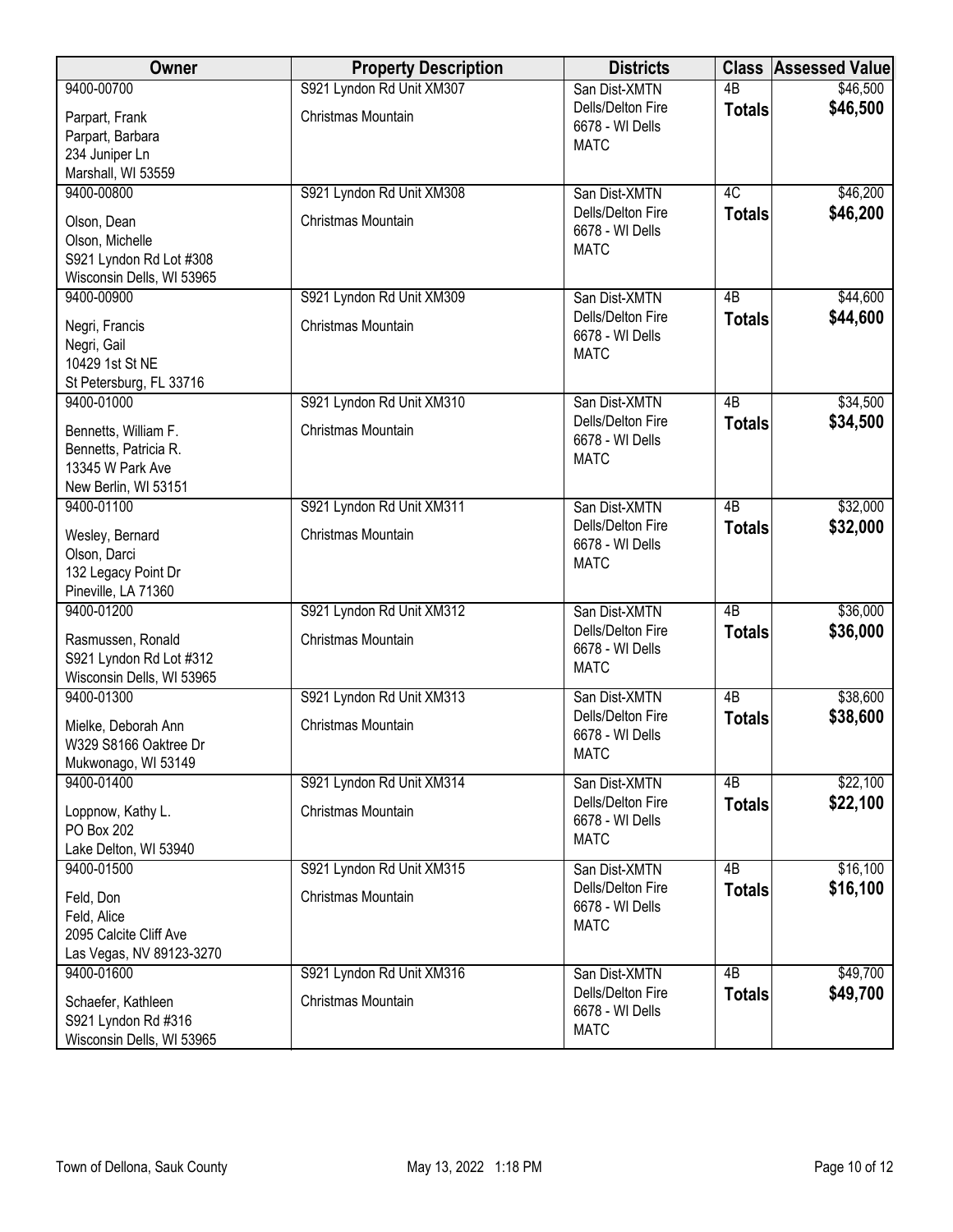| Owner                                                                                                  | <b>Property Description</b> | <b>Districts</b>                                    |                 | <b>Class Assessed Value</b> |
|--------------------------------------------------------------------------------------------------------|-----------------------------|-----------------------------------------------------|-----------------|-----------------------------|
| 9400-01700                                                                                             | S921 Lyndon Rd Unit XM317   | San Dist-XMTN                                       | 4B              | \$10,700                    |
| Soule, Clinton J.<br>Soule, Alice M.<br>820 Harrington Dr                                              | Christmas Mountain          | Dells/Delton Fire<br>6678 - WI Dells<br><b>MATC</b> | <b>Totals</b>   | \$10,700                    |
| Madison, WI 53718                                                                                      |                             |                                                     |                 |                             |
| 9400-01800                                                                                             | S921 Lyndon Rd Unit XM318   | San Dist-XMTN                                       | 4C              | \$31,600                    |
| Schaefer, Darrin J.<br>S921 Lyndon Rd #318<br>Wisconsin Dells, WI 53965                                | Christmas Mountain          | Dells/Delton Fire<br>6678 - WI Dells<br><b>MATC</b> | <b>Totals</b>   | \$31,600                    |
| 9400-01900                                                                                             | S921 Lyndon Rd Unit XM319   | San Dist-XMTN                                       | 4B              | \$12,200                    |
| Douglas, William J.<br>Douglas, Deborah K.<br><b>PO Box 426</b><br>La Valle, WI 53941-0426             | Christmas Mountain          | Dells/Delton Fire<br>6678 - WI Dells<br><b>MATC</b> | <b>Totals</b>   | \$12,200                    |
| 9400-02000                                                                                             | S921 Lyndon Rd Unit XM320   | San Dist-XMTN                                       | 4B              | \$25,500                    |
| Filz, Harry<br>Filz, Antoinette<br>2811 Carpenter Ave<br>Racine, WI 53403                              | Christmas Mountain          | Dells/Delton Fire<br>6678 - WI Dells<br><b>MATC</b> | <b>Totals</b>   | \$25,500                    |
| 9400-02100                                                                                             | S921 Lyndon Rd Unit XM321   | San Dist-XMTN                                       | 4C              | \$30,300                    |
| Hutmacher, Terry<br>Hutmacher, Pamela<br>S921 Lyndon Rd #321                                           | Christmas Mountain          | Dells/Delton Fire<br>6678 - WI Dells<br><b>MATC</b> | <b>Totals</b>   | \$30,300                    |
| Wisconsin Dells, WI 53965<br>9400-02200                                                                | S921 Lyndon Rd Unit XM322   | San Dist-XMTN                                       | $\overline{AB}$ | \$15,600                    |
| Ostagaard, Roy (Trustee)<br>461 Hidden Springs Dr<br>Marion, NC 28752                                  | Christmas Mountain          | Dells/Delton Fire<br>6678 - WI Dells<br><b>MATC</b> | <b>Totals</b>   | \$15,600                    |
| 9400-02300                                                                                             | S921 Lyndon Rd Unit XM323   | San Dist-XMTN                                       | $\overline{AB}$ | \$34,100                    |
| Ostagaard, Roy Trust<br>461 Hidden Springs Dr<br>Marion, NC 28752-5541                                 | Christmas Mountain          | Dells/Delton Fire<br>6678 - WI Dells<br><b>MATC</b> | <b>Totals</b>   | \$34,100                    |
| 9400-02400                                                                                             | S921 Lyndon Rd Unit XM324   | San Dist-XMTN                                       | 4B              | \$4,500                     |
| Senechal, Frederick L.<br>Senechal, Candace A.<br>S921 Lyndon Rd Lot #324<br>Wisconsin Dells, WI 53965 | Christmas Mountain          | Dells/Delton Fire<br>6678 - WI Dells<br><b>MATC</b> | <b>Totals</b>   | \$4,500                     |
| 9400-02500                                                                                             | S921 Lyndon Rd Unit XM325   | San Dist-XMTN                                       | 4C              | \$22,400                    |
| Hinnemann, Rana<br>420 Church St<br>Algoma, WI 54201-1039                                              | Christmas Mountain          | Dells/Delton Fire<br>6678 - WI Dells<br><b>MATC</b> | <b>Totals</b>   | \$22,400                    |
| 9400-02600                                                                                             | S921 Lyndon Rd Unit XM326   | San Dist-XMTN                                       | $\overline{AB}$ | \$40,200                    |
| Guzman, Antonio R.<br>1377 E Florence Blvd<br>Ste 151-29<br>Casa Grande, AZ 85122-5357                 | Christmas Mountain          | Dells/Delton Fire<br>6678 - WI Dells<br><b>MATC</b> | <b>Totals</b>   | \$40,200                    |